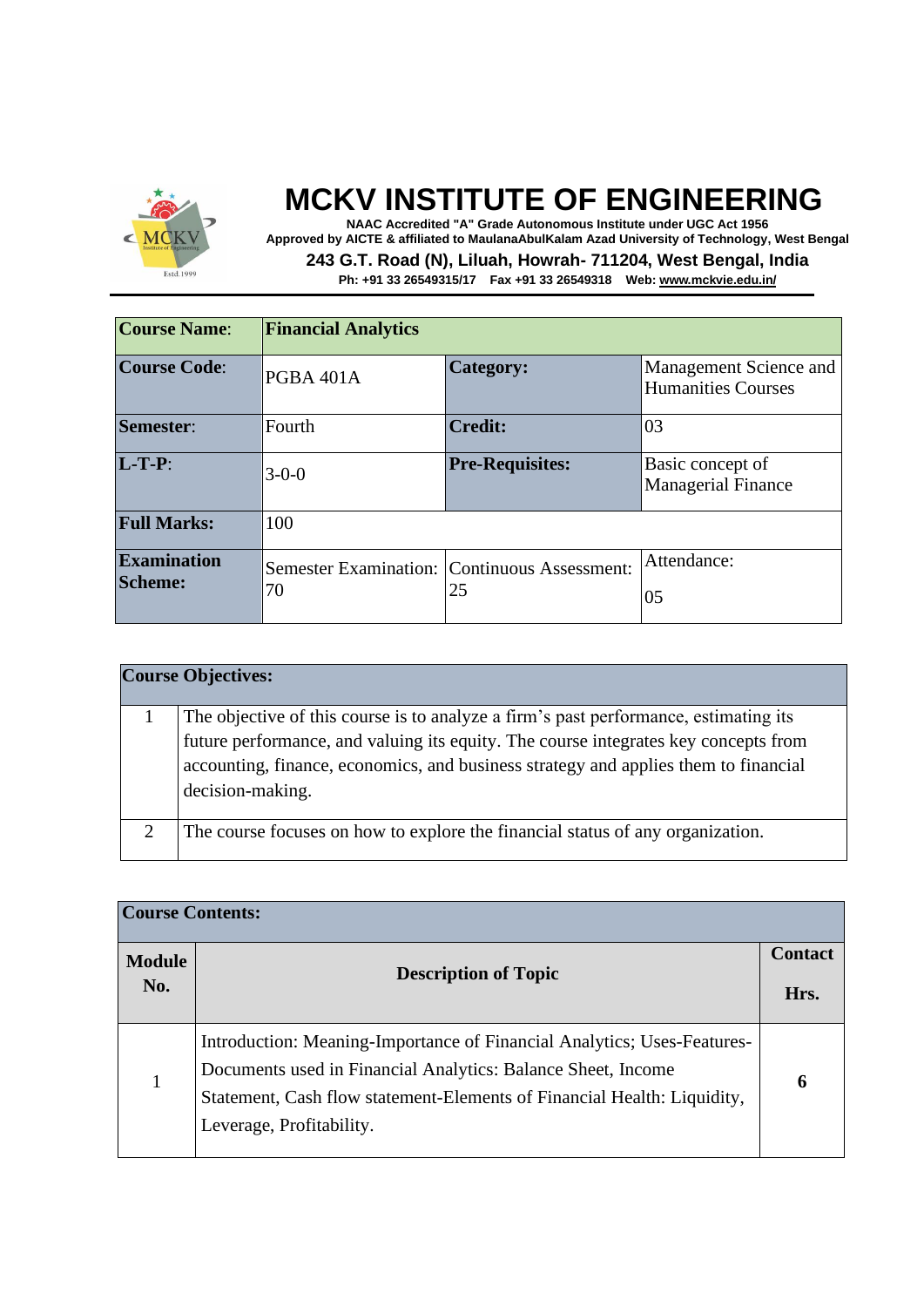

**NAAC Accredited "A" Grade Autonomous Institute under UGC Act 1956 Approved by AICTE & affiliated to MaulanaAbulKalam Azad University of Technology, West Bengal 243 G.T. Road (N), Liluah, Howrah- 711204, West Bengal, India**

| $\overline{2}$ | Performance Measures and Holt-Winters Model; Financial Statistics:<br>Concept and mathematical expectation - Probability - Mean; SD and<br>Variance - Skewness and Kurtosis - Covariance and correlation -                                                                                                  | 5 |
|----------------|-------------------------------------------------------------------------------------------------------------------------------------------------------------------------------------------------------------------------------------------------------------------------------------------------------------|---|
| 3              | Modern Portfolio Theory and Intro to Algorithmic Trading: Concept of<br>Risk and Return; Markowitz Efficient Frontier - variance optimization -<br>Optimal Portfolio of two risky assets - Capital Asset Pricing model,<br>Portfolio Optimization and Trading Analytics; Best income statement<br>Portfolio | 6 |
| $\overline{4}$ | Investment and Financial Securities: Bond and Stock investments -<br>Housing and Euro crisis - Securities Market Datasets; Stimulating Trading<br>Strategies: Foreign exchange markets - Applying Computational finance -<br>risk Neutral Pricing and No Arbitrage                                          | 5 |
| 5              | Introduction to Pricing and Options; Black - Scholes model and option -<br>Implied volatility: Concept and applications - Derivation - Algorithm for -<br>Implied volatility; Prediction using fundamentals and binomial model for<br>options;                                                              | 6 |
| 6              | Systematic Risk and Financial Regulations; Advanced Financial Risk<br>Analytics; Empirical characteristics of economic and financial time series;.<br>Bootstrapping confidence intervals; Time Series and Sharpe ratio; Concept<br>of Mobile banking and Fintech and their application in Analytics         | 6 |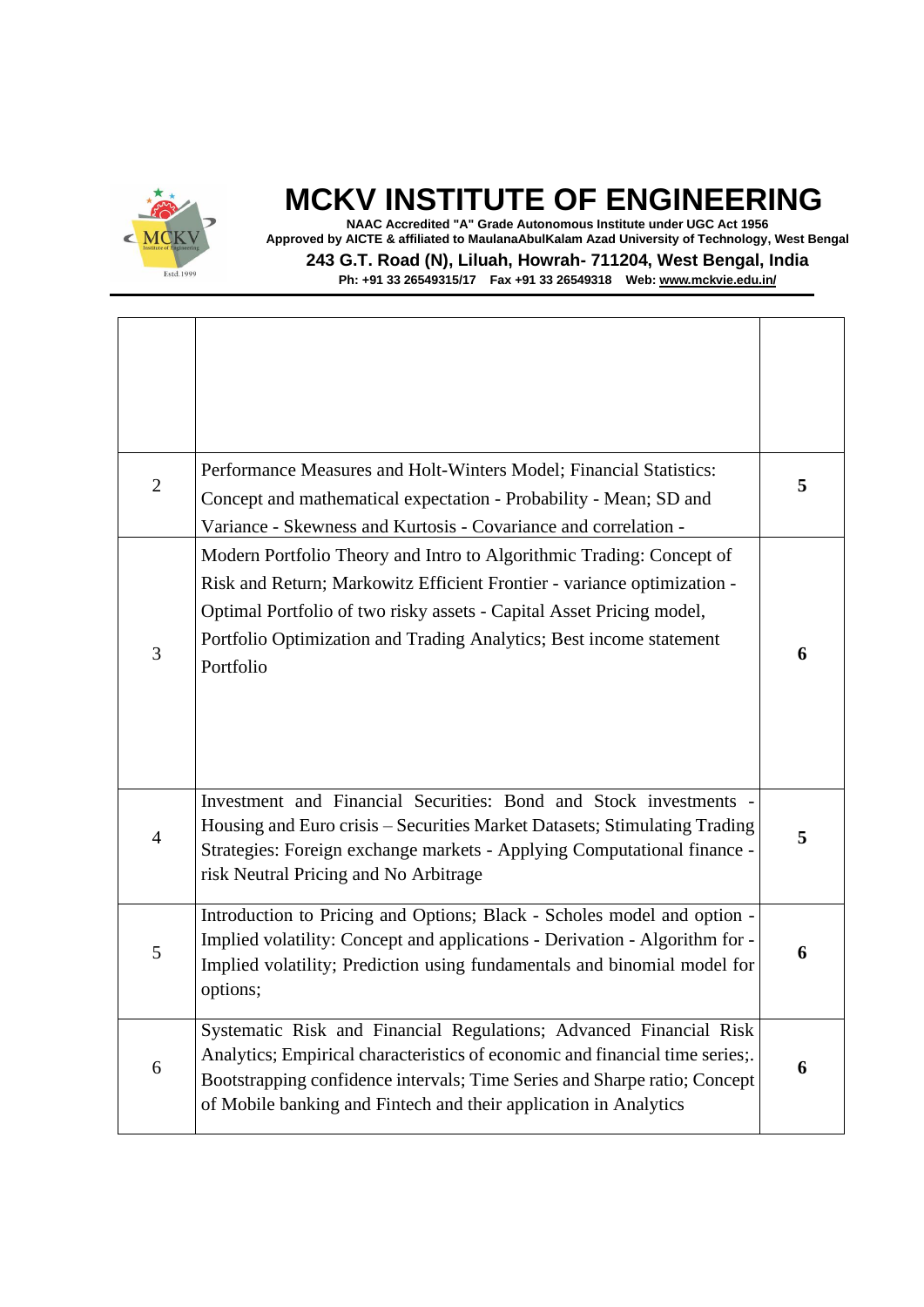

**NAAC Accredited "A" Grade Autonomous Institute under UGC Act 1956 Approved by AICTE & affiliated to MaulanaAbulKalam Azad University of Technology, West Bengal 243 G.T. Road (N), Liluah, Howrah- 711204, West Bengal, India Ph: +91 33 26549315/17 Fax +91 33 26549318 Web: [www.mckvie.edu.in/](http://www.mckvie.edu.in/)**

7 Use of Python and R in Financial Analytics; Caselets **2 Total 36L**

|   | <b>Course Outcomes:</b>                                                                  |  |  |  |  |
|---|------------------------------------------------------------------------------------------|--|--|--|--|
|   |                                                                                          |  |  |  |  |
|   | After completion of the course, students will be able to:                                |  |  |  |  |
|   |                                                                                          |  |  |  |  |
|   | To have in-depth knowledge and views regarding the company's financial data              |  |  |  |  |
|   |                                                                                          |  |  |  |  |
| 2 | Understand different metrics of measuring and managing the tangible assets of a business |  |  |  |  |
|   |                                                                                          |  |  |  |  |
|   | Take smart financial decisions to increase the business revenue and minimize the waste   |  |  |  |  |
| 3 | of the business                                                                          |  |  |  |  |
|   |                                                                                          |  |  |  |  |
|   |                                                                                          |  |  |  |  |

|   | <b>Learning Resources:</b>                                                         |  |  |
|---|------------------------------------------------------------------------------------|--|--|
|   | Financial Analytics with R _ Mark J. Bennets, Cambridge University                 |  |  |
| 2 | Paul Teetor. 2011. R Cookbook. O'Reilley: Sebastopol, CA.                          |  |  |
| 3 | William G. Foote. 2017. Financial Engineering Analytics: A Topical Manual Using R. |  |  |
| 4 | Richard Brealey, Stewart Myers, and Franklyn Allen, 2015. Principles of Corporate  |  |  |
|   | Finance, various editions, McGraw-Hill                                             |  |  |

| <b>Course Name:</b>       | <b>Text and Web Analytics</b> |                        |                               |
|---------------------------|-------------------------------|------------------------|-------------------------------|
| <b>Course Code:</b>       | PGBA 401B                     | <b>Category:</b>       | <b>MSH</b>                    |
| Semester:                 | Fourth                        | <b>Credit:</b>         |                               |
| $L-T-P$ :                 | $3 - 0 - 0$                   | <b>Pre-Requisites:</b> | Basic concepts of<br>Computer |
| <b>Full Marks:</b>        | 100                           |                        |                               |
| <b>Examination</b>        | <b>Semester Examination:</b>  | Continuous             | Attendance: 05                |
| <b>Scheme:</b>            | 70                            | Assessment: 25         |                               |
| <b>Course Objectives:</b> |                               |                        |                               |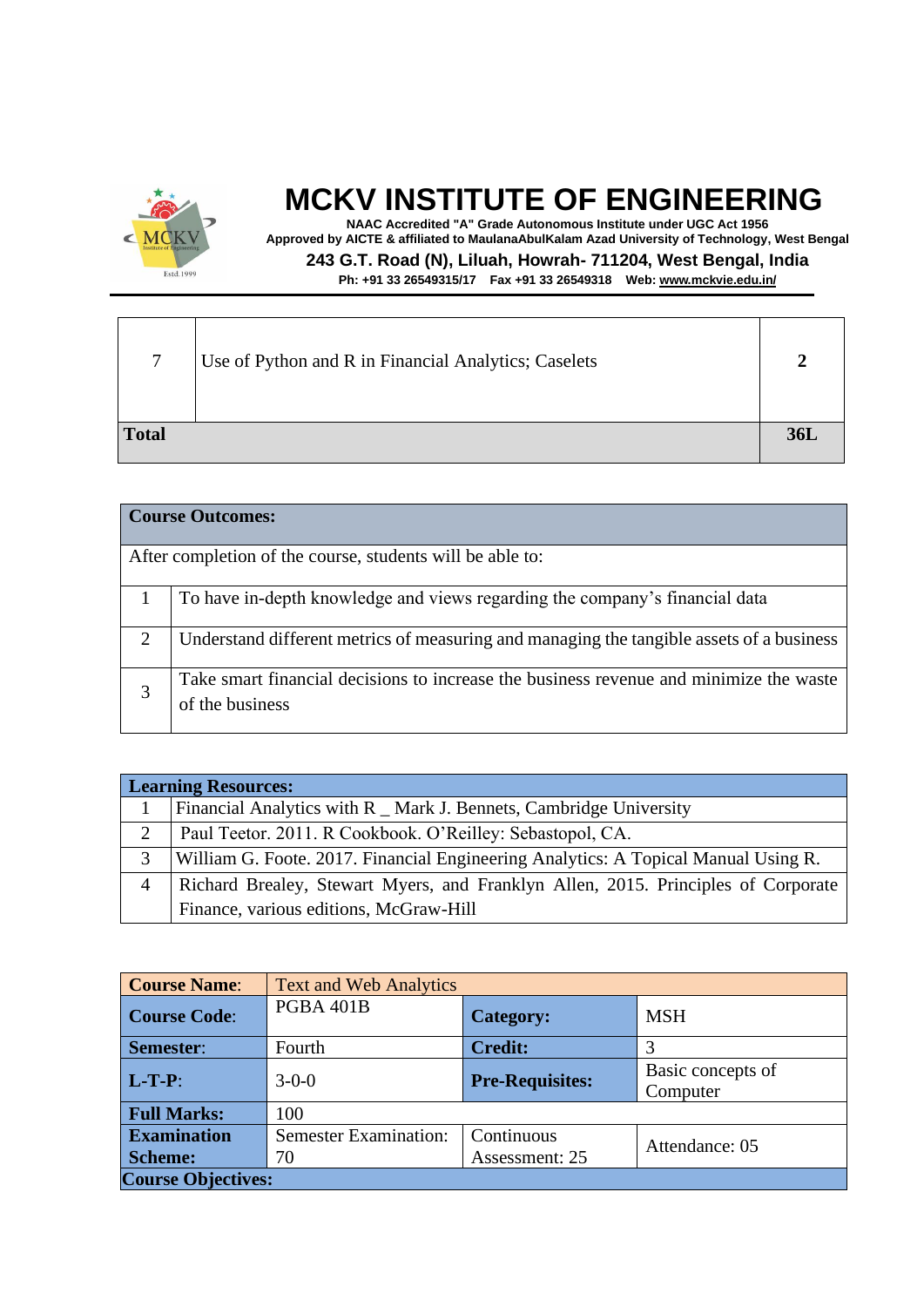

**NAAC Accredited "A" Grade Autonomous Institute under UGC Act 1956 Approved by AICTE & affiliated to MaulanaAbulKalam Azad University of Technology, West Bengal**

**243 G.T. Road (N), Liluah, Howrah- 711204, West Bengal, India**

| 1                    | To understand the text data processing & Web data                                                                                                                                                                                                                                                                                                                                                                                                                                                                      |                        |  |
|----------------------|------------------------------------------------------------------------------------------------------------------------------------------------------------------------------------------------------------------------------------------------------------------------------------------------------------------------------------------------------------------------------------------------------------------------------------------------------------------------------------------------------------------------|------------------------|--|
| $\overline{2}$       | To describe the different metrics for text data & Web data                                                                                                                                                                                                                                                                                                                                                                                                                                                             |                        |  |
| 3                    | To understand the application for text analytics & Web analytics                                                                                                                                                                                                                                                                                                                                                                                                                                                       |                        |  |
|                      | <b>Course Contents:</b>                                                                                                                                                                                                                                                                                                                                                                                                                                                                                                |                        |  |
| <b>Module</b><br>No. | <b>Description of Topic</b>                                                                                                                                                                                                                                                                                                                                                                                                                                                                                            | <b>Contact</b><br>Hrs. |  |
| $\mathbf{1}$         | <b>Introduction:</b><br>Understanding of Text Data Sets, Basics of Web Search Engines and Digital<br>Advertising                                                                                                                                                                                                                                                                                                                                                                                                       | 4L                     |  |
| $\mathfrak{2}$       | <b>Overview of Text Analytics:</b><br>Text Data Formats, Cleaning Data Sets, Duplicate Detection, Tagging<br>Text, Indexing and Searching, Evaluating Classification and Clustering<br>Algorithms on text data with case studies including telemetry data mining<br>techniques.                                                                                                                                                                                                                                        | 12L                    |  |
| 3                    | <b>Overview of Web analytics:</b><br>Web analytics 2.0 framework (clickstream, multiple outcomes analysis,<br>experimentation and testing, voice of customer, competitive intelligence,<br>Insights), Experimental methods in web data analytics, Air France Internet<br>Marketing Case Study, Econometric modeling of search engine ads                                                                                                                                                                               | 12L                    |  |
| 4                    | <b>Overview of some open source Text and Web Analytics tools:</b><br>Text Analytics tools like IBM Watson, Meaning Cloud etc.<br>Web analytics metrics: PULSE metrics (Page views, Uptime, Latency,<br>Seven-day active users) on business and technical issues. HEART metrics<br>(Happiness, Engagement, Adoption, Retention, and Task success) on user<br>behavior issues.<br>Web Analytics Tools: Google Analytics, Woopra etc.<br>On-site web analytics, off-site web analytics, the goal-signal-metric<br>process | 8L                     |  |
| <b>Total</b>         |                                                                                                                                                                                                                                                                                                                                                                                                                                                                                                                        | <b>36L</b>             |  |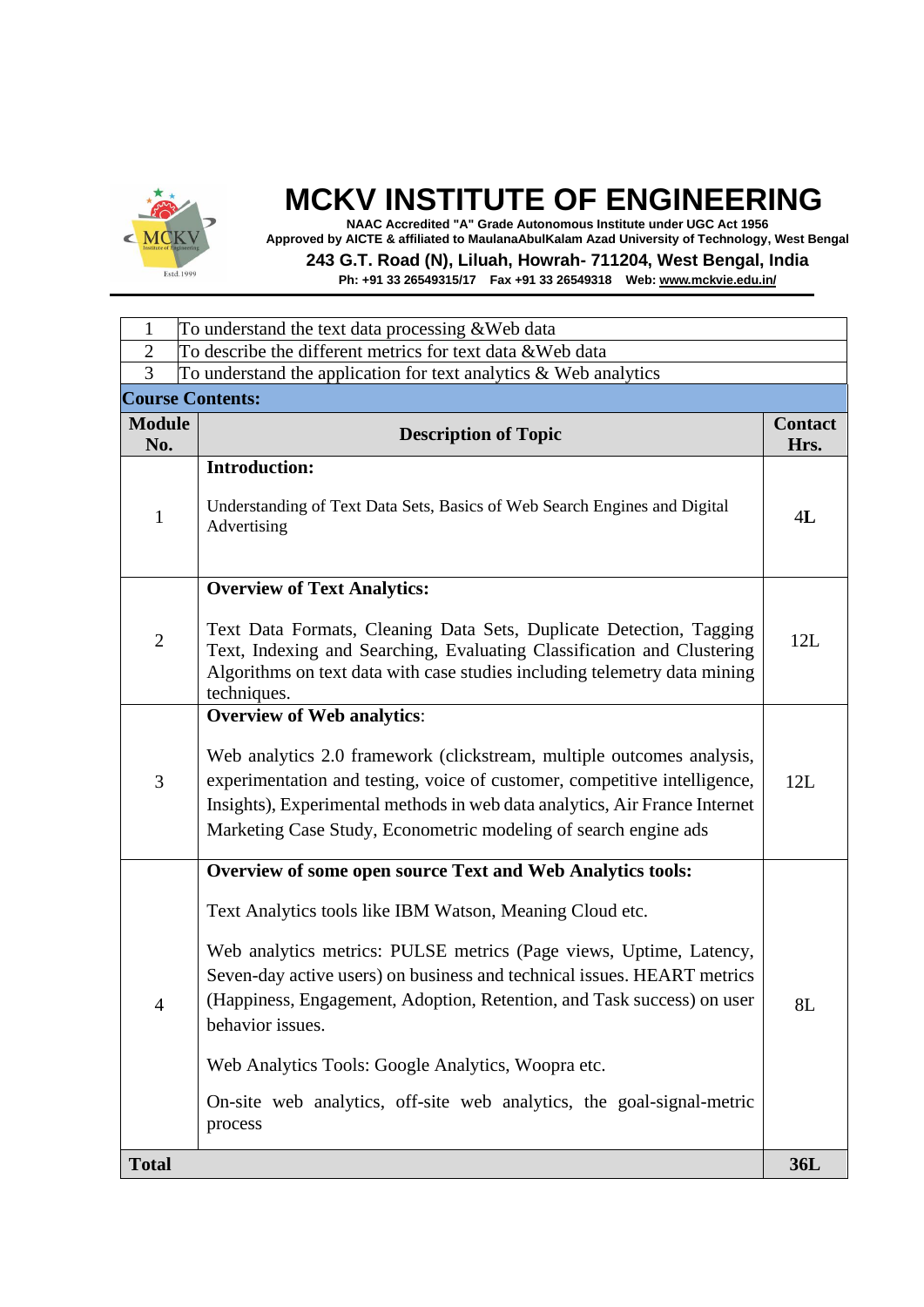

**NAAC Accredited "A" Grade Autonomous Institute under UGC Act 1956 Approved by AICTE & affiliated to MaulanaAbulKalam Azad University of Technology, West Bengal 243 G.T. Road (N), Liluah, Howrah- 711204, West Bengal, India**

|              | <b>Course Outcomes:</b>                                                           |  |  |  |
|--------------|-----------------------------------------------------------------------------------|--|--|--|
|              | After completion of the course, students will be able to:                         |  |  |  |
| $\mathbf{1}$ | Recognize the fundamental concepts of Web                                         |  |  |  |
| 2            | Analyze text data obtained from different media                                   |  |  |  |
| 3            | Explain the experimental methods in text and web data analytics                   |  |  |  |
|              | <b>Learning Resources:</b>                                                        |  |  |  |
| $\mathbf{1}$ | Brian Clifton, Advanced Web Metrics with Google Analytics, John Wiley & Sons; 3rd |  |  |  |
|              | Edition edition (30 Mar 2012)                                                     |  |  |  |
|              |                                                                                   |  |  |  |
| 2            | Avinash Kaushik, Web Analytics: An Hour a Day, John Wiley & Sons. - 2007          |  |  |  |
|              |                                                                                   |  |  |  |
| 3            | Applied Text Analysis with Python: Enabling Language-Aware Data Products with     |  |  |  |
|              | Machine Learning by Benjamin Bengfort, Rebecca Bilbro, Tony Ojeda                 |  |  |  |
|              |                                                                                   |  |  |  |
|              |                                                                                   |  |  |  |

| <b>Course Name:</b>                  | <b>Healthcare Analytics</b>        |                              |                                                          |  |  |
|--------------------------------------|------------------------------------|------------------------------|----------------------------------------------------------|--|--|
| <b>Course Code:</b>                  | <b>PGBA 401 C</b>                  | Category:                    | Management Science and<br><b>Humanities Courses</b>      |  |  |
| Semester:                            | Fourth                             | <b>Credit:</b>               | 03                                                       |  |  |
| $L-T-P$ :                            | $3 - 0 - 0$                        | <b>Pre-Requisites:</b>       | Basic understanding of data<br>analytics and programming |  |  |
| <b>Full Marks:</b>                   | 100                                |                              |                                                          |  |  |
| <b>Examination</b><br><b>Scheme:</b> | <b>Semester Examination:</b><br>70 | Continuous<br>Assessment: 25 | Attendance:<br>05                                        |  |  |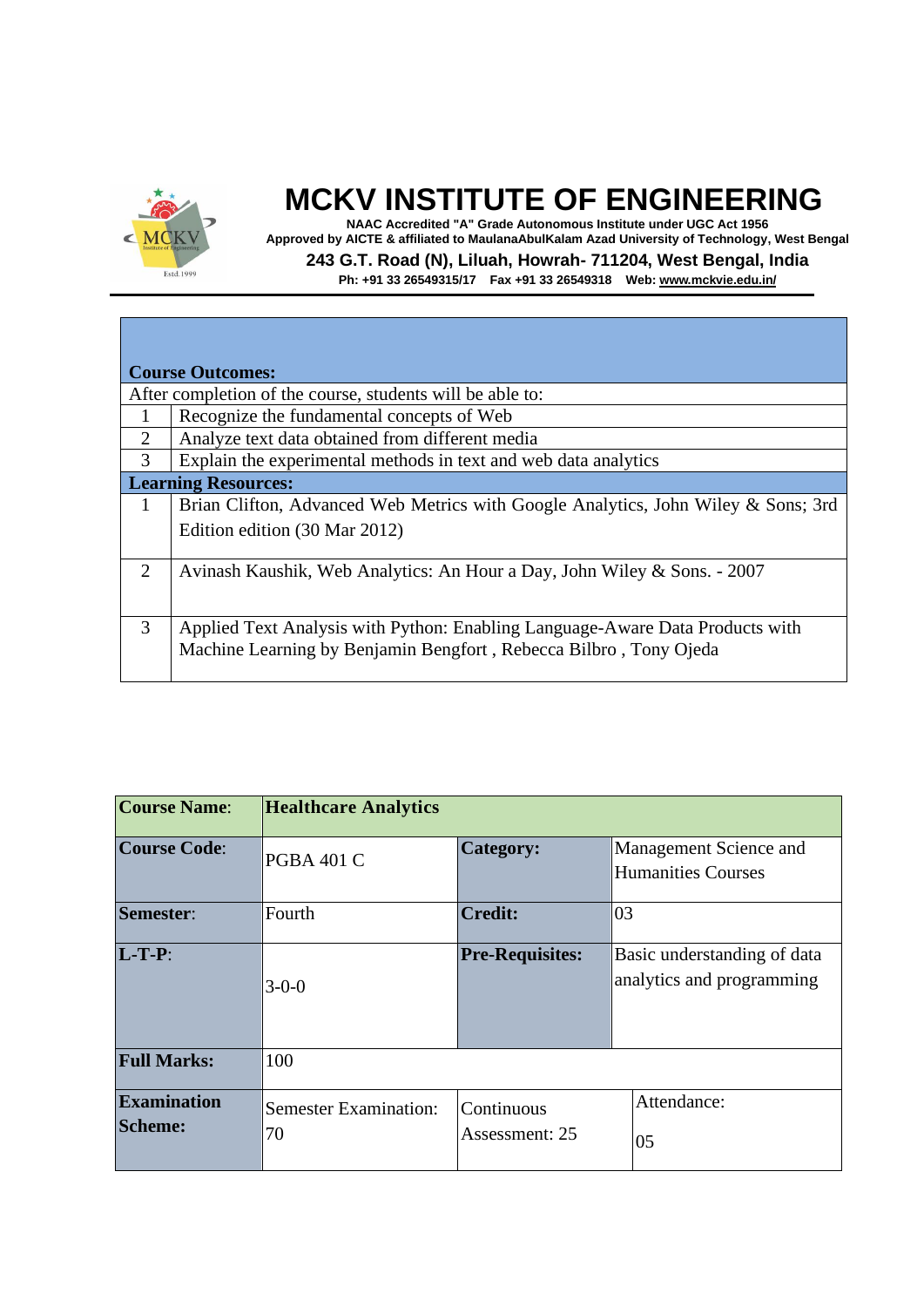

**NAAC Accredited "A" Grade Autonomous Institute under UGC Act 1956 Approved by AICTE & affiliated to MaulanaAbulKalam Azad University of Technology, West Bengal 243 G.T. Road (N), Liluah, Howrah- 711204, West Bengal, India Ph: +91 33 26549315/17 Fax +91 33 26549318 Web: [www.mckvie.edu.in/](http://www.mckvie.edu.in/)**

| <b>Course Objectives:</b> |                                                                                           |  |  |  |
|---------------------------|-------------------------------------------------------------------------------------------|--|--|--|
|                           |                                                                                           |  |  |  |
|                           | Applying analytics within the healthcare setting. This course focuses on analytical tools |  |  |  |
|                           | used to synthesize big data into meaningful management information that is used in        |  |  |  |
|                           | making key business decisions that impact the delivery of healthcare services.            |  |  |  |
|                           |                                                                                           |  |  |  |
|                           |                                                                                           |  |  |  |

| <b>Course Contents:</b> |                                                                                                                                       |     |  |
|-------------------------|---------------------------------------------------------------------------------------------------------------------------------------|-----|--|
| <b>Module</b><br>No.    | <b>Description of Topic</b>                                                                                                           |     |  |
| $\mathbf{1}$            | Fundamentals of Healthcare Analytics, Data Quality and Governance                                                                     | 6L  |  |
| $\overline{2}$          | Application of Business Analytics in Healthcare, Working with Data                                                                    | 8L  |  |
| 3                       | Developing Effective Indicators, Basic Statistical Methods                                                                            | 6L  |  |
| $\overline{4}$          | Big Data & Pharma, Advanced Analytics in Healthcare, Understanding<br>EMR & Understanding compliance standard, Healthcare Domain Data | 8L  |  |
| 5                       | Analyze Big Data using SAS, Ethics & Legal Issue in Health Analytics,<br>Health Institution & Policy                                  | 8L  |  |
| Total                   |                                                                                                                                       | 36L |  |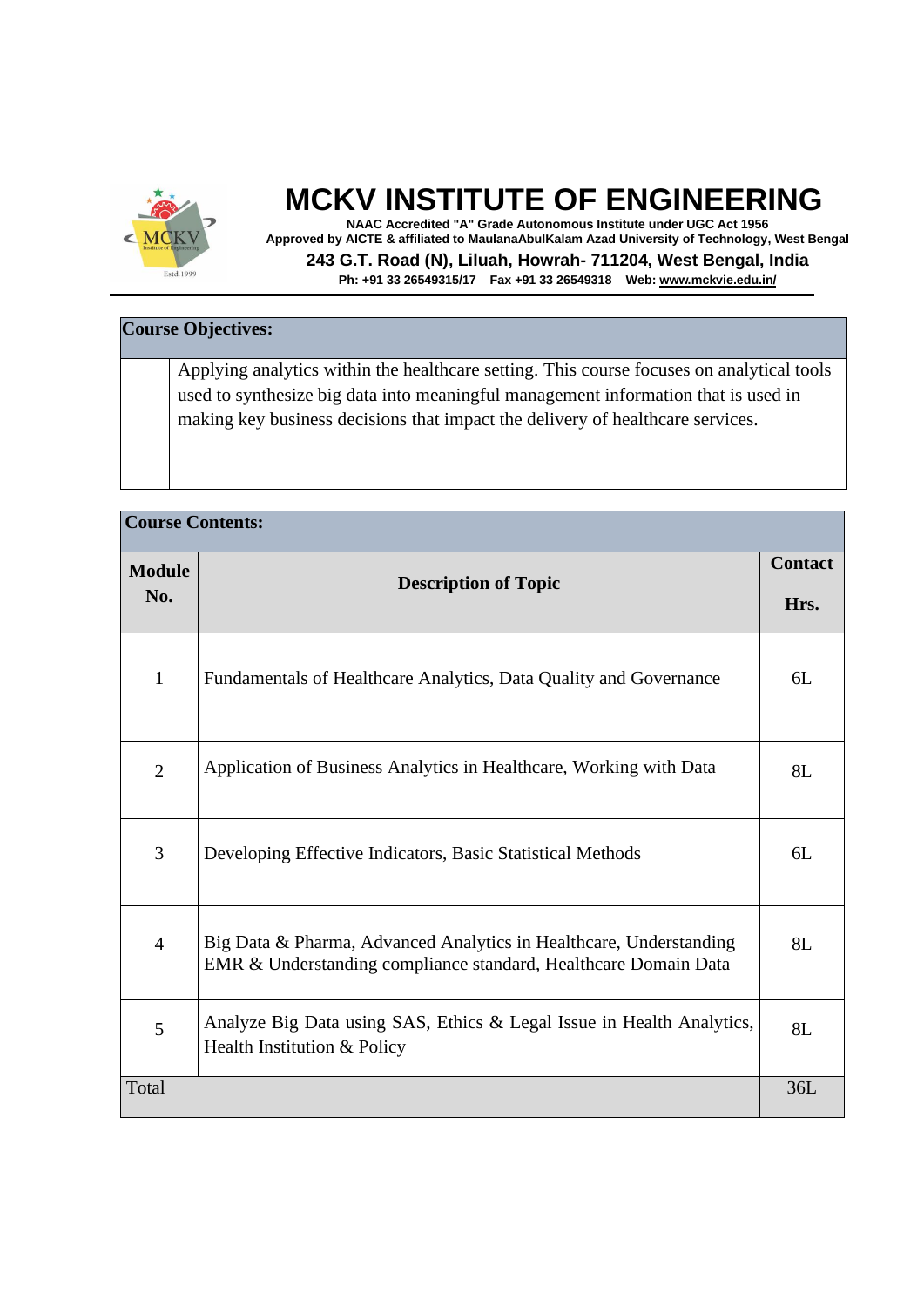

**NAAC Accredited "A" Grade Autonomous Institute under UGC Act 1956 Approved by AICTE & affiliated to MaulanaAbulKalam Azad University of Technology, West Bengal 243 G.T. Road (N), Liluah, Howrah- 711204, West Bengal, India Ph: +91 33 26549315/17 Fax +91 33 26549318 Web: [www.mckvie.edu.in/](http://www.mckvie.edu.in/)**

#### Course Outcomes:

After completion of the course, students will be able to:

After the completion of the course, students will be able to –

- Students will gain knowledge and skills about healthcare analytics
- Students will be able to think about new venues on their own
- Students will understand the advanced analytics in healthcare
- Students will understand data quality & governance

|   | <b>Learning Resources:</b>                                                          |
|---|-------------------------------------------------------------------------------------|
|   | Strome, T. L. (2013). Healthcare analytics for quality and performance improvement. |
|   | ISBN: 978-1-118-51969-1                                                             |
| 2 | Healthcare Data Analytics (Chapman & Hall/CRC Data Mining and Knowledge             |
|   | Discovery Series Book 36) 1st Edition, Kindle Edition                               |
| 3 | Healthcare Analytics Made Simple by Vikas Kumar July 2018 Edition Publisher(s):     |
|   | Packt Publishing ISBN: 9781787286702                                                |
|   |                                                                                     |
|   |                                                                                     |

| <b>Course Name:</b>                  | <b>Introduction to Natural Language Processing</b> |                              |                                                          |
|--------------------------------------|----------------------------------------------------|------------------------------|----------------------------------------------------------|
| <b>Course Code:</b>                  | PGBA 401D                                          | <b>Category:</b>             | CSE/IT/MCA                                               |
| Semester:                            | Fourth                                             | <b>Credit:</b>               | 3                                                        |
| $L-T-P$ :                            | $3 - 0 - 0$                                        | <b>Pre-Requisites:</b>       | $B.Tech - CSE$<br>Automata/Compiler<br>Design-Preferred. |
| <b>Full Marks:</b>                   | 100                                                |                              |                                                          |
| <b>Examination</b><br><b>Scheme:</b> | <b>Semester Examination:</b><br>70                 | Continuous<br>Assessment: 25 | Attendance: 05                                           |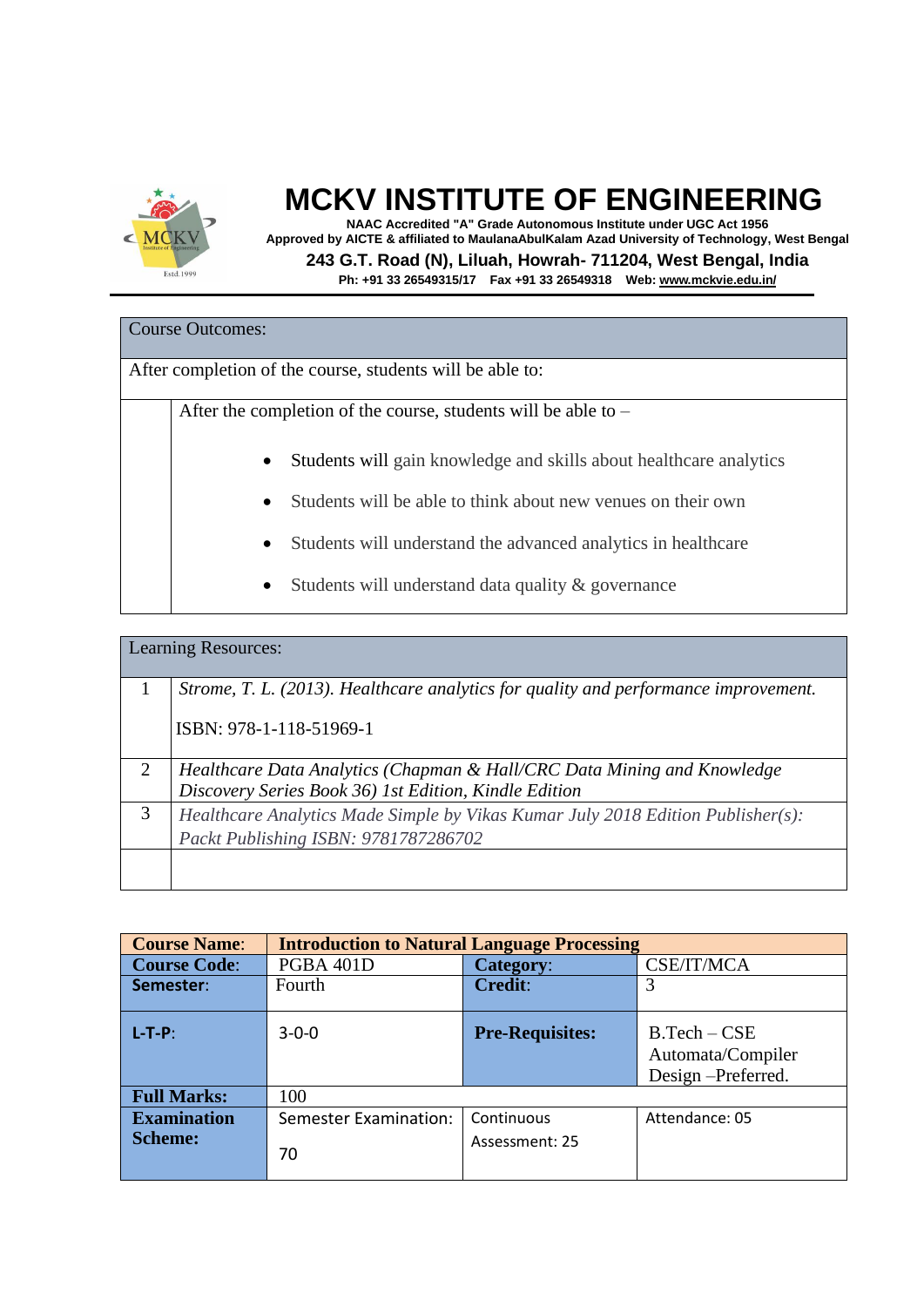

**NAAC Accredited "A" Grade Autonomous Institute under UGC Act 1956 Approved by AICTE & affiliated to MaulanaAbulKalam Azad University of Technology, West Bengal 243 G.T. Road (N), Liluah, Howrah- 711204, West Bengal, India**

| <b>Course Objectives:</b> |                                                                                    |
|---------------------------|------------------------------------------------------------------------------------|
|                           | To understand the key concepts from NLP are used to describe and analyze language. |
|                           | To understand POS tagging and context free grammar for English language.           |
|                           | To understand semantics and pragmatics of English language for processing          |

| <b>Course Contents:</b> |                                                                                                                                                                                                                                                               |                       |
|-------------------------|---------------------------------------------------------------------------------------------------------------------------------------------------------------------------------------------------------------------------------------------------------------|-----------------------|
| <b>Module</b><br>No.    | <b>Description of Topic</b>                                                                                                                                                                                                                                   | <b>Contac</b><br>Hrs. |
| 1.                      | Introduction:-NLP tasks in<br>syntax, semantics,<br>and<br>pragmatics.<br>Applications such as information extraction, question answering, and<br>machine translation. The problem of ambiguity. The role of machine<br>learning. Brief history of the field. | 5                     |
| 2.                      | N-gram Language Models: - The role of language models. Simple N-<br>gram models. Estimating parameters and smoothing. Evaluating<br>language models.                                                                                                          | 5                     |
| 3.                      | Part Of Speech Tagging and Sequence Labeling: - Lexical syntax. Hidden<br>Markov Models (Forward and Viterbi algorithms and EM training)                                                                                                                      | $\overline{4}$        |
| $\overline{4}$ .        | Basic Neural Networks: - Any basic introduction to perceptron and back<br>propagation                                                                                                                                                                         | $\overline{4}$        |
| 5.                      | <b>LSTM Recurrent Neural Networks:-</b> Understanding the basic network<br>architecture.                                                                                                                                                                      | $\overline{4}$        |
| 6.                      | Syntactic parsing: - Grammar formalisms and tree banks. Efficient<br>parsing for context-free grammars (CFGs). Statistical parsing and<br>probabilistic CFGs (PCFGs). Lexicalized PCFGs. Neural shift-reduce<br>dependency parsing.                           | 5                     |
|                         |                                                                                                                                                                                                                                                               |                       |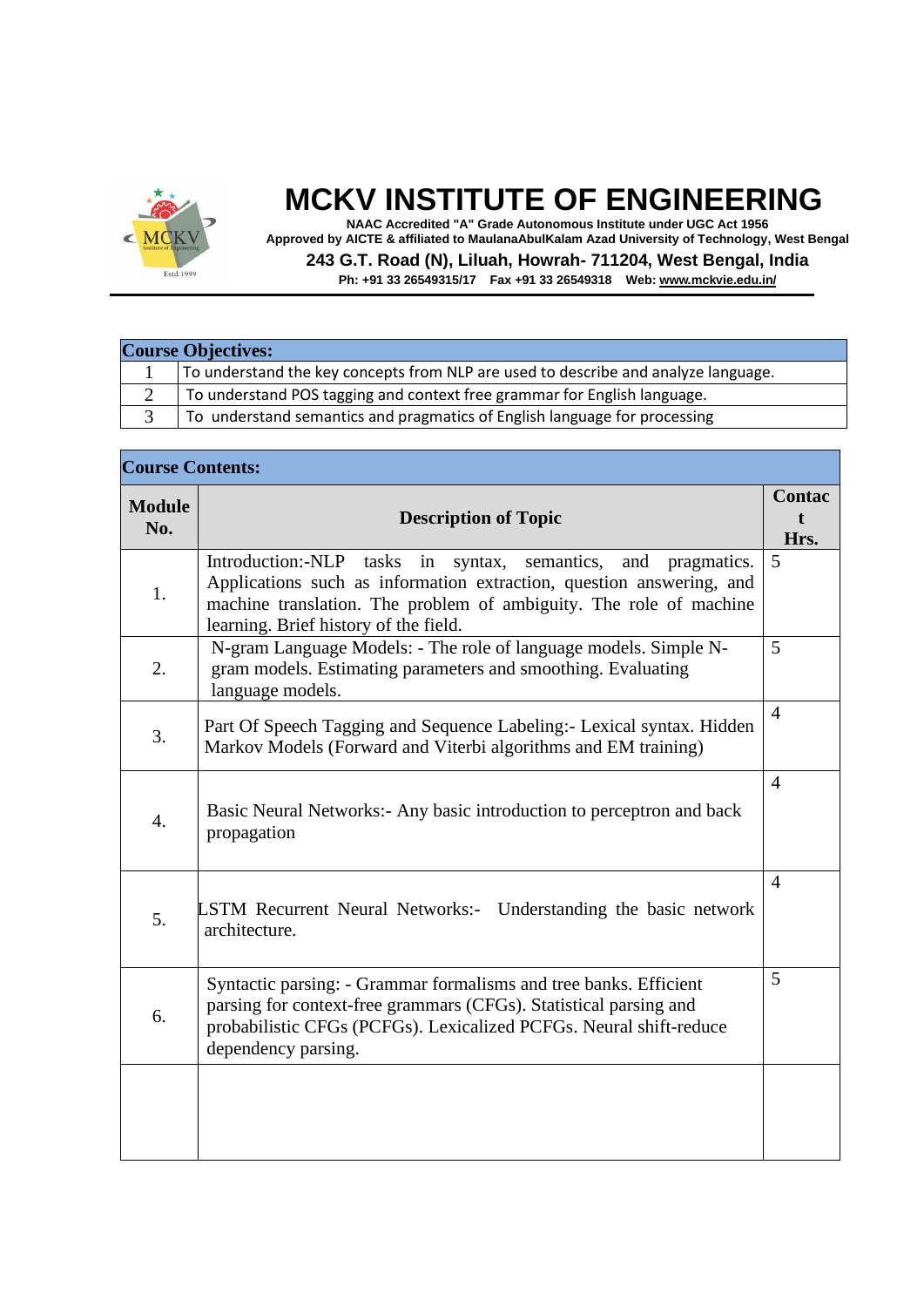

**NAAC Accredited "A" Grade Autonomous Institute under UGC Act 1956 Approved by AICTE & affiliated to MaulanaAbulKalam Azad University of Technology, West Bengal 243 G.T. Road (N), Liluah, Howrah- 711204, West Bengal, India Ph: +91 33 26549315/17 Fax +91 33 26549318 Web: [www.mckvie.edu.in/](http://www.mckvie.edu.in/)**

| <b>Total</b> |                                                                                                                                                   | 36             |
|--------------|---------------------------------------------------------------------------------------------------------------------------------------------------|----------------|
| 9.           | Machine Translation (MT):- Basic issues in MT. Statistical translation,<br>word alignment, phrase-based translation, and synchronous grammars.    | 3              |
| 8.           | Information Extraction (IE): Named entity recognition and relation<br>extraction. IE using sequence labeling.                                     |                |
| 7.           | Semantic Analysis: - Lexical semantics and word-sense disambiguation.<br>Compositional semantics. Semantic Role Labelling and Semantic<br>Parsing | $\overline{4}$ |

| <b>Learning Resources:</b>                                                                                                                                               |  |
|--------------------------------------------------------------------------------------------------------------------------------------------------------------------------|--|
| 1. Speech and Language Processing, Jurafsky and Martin, Pearson Education<br>2. Foundation of Statistical Natural Language Processing, Manning and Schutze, MIT<br>Press |  |
| 3. SPEECH and LANGUAGE PROCESSING-Daniel Jurafsky and James H. Martin                                                                                                    |  |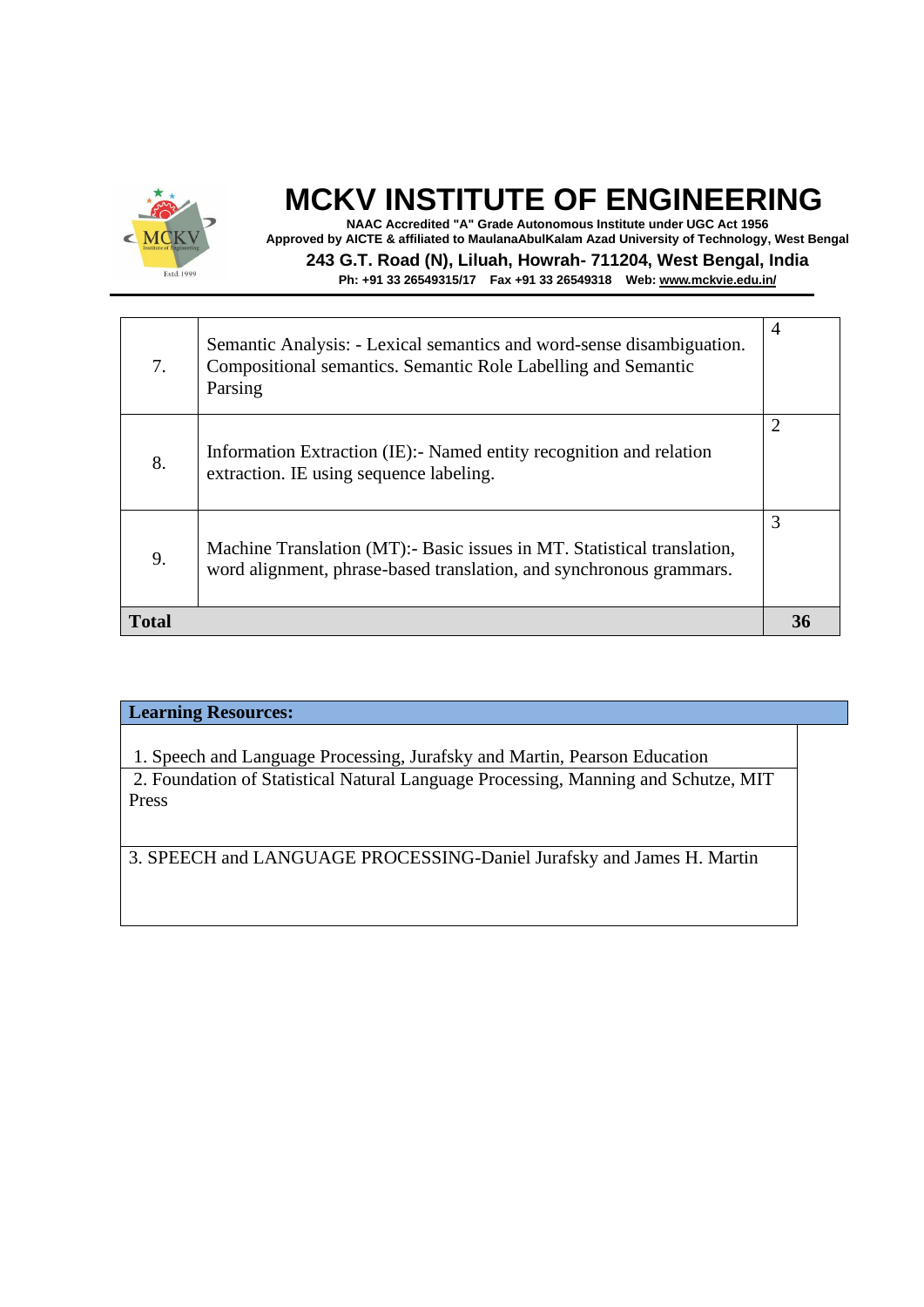

**NAAC Accredited "A" Grade Autonomous Institute under UGC Act 1956 Approved by AICTE & affiliated to MaulanaAbulKalam Azad University of Technology, West Bengal**

|                         | 243 G T Road (N) Liluah Howrah, 711204 West Rengal India                                                                                          |  |
|-------------------------|---------------------------------------------------------------------------------------------------------------------------------------------------|--|
| <b>Course Outcomes:</b> |                                                                                                                                                   |  |
|                         | $\Lambda$ from a grand of $\Lambda$ and $\Lambda$ $\Lambda$ and a grand of $\Lambda$<br>After completion of the course, students will be able to. |  |
|                         | To explain the concept of automata, tokenization and parsing                                                                                      |  |
| $\overline{2}$          | To execute classification, modeling of texts both normal and stochastic form.                                                                     |  |
| 3                       | To evaluate and differentiate Parsing and Semantic analytics                                                                                      |  |
|                         | To execute different information retrieval models and techniques.                                                                                 |  |

#### PROFESSIONAL ELECTIVE -II

| <b>Course Name:</b>                  | <b>Pricing Analytics for Revenue Management</b> |                                                           |                                                                                                   |
|--------------------------------------|-------------------------------------------------|-----------------------------------------------------------|---------------------------------------------------------------------------------------------------|
| <b>Course Code:</b>                  | PGBA 402A                                       | <b>Category:</b>                                          | Management Science and<br><b>Humanities Courses</b>                                               |
| Semester:                            | Fourth                                          | <b>Credit:</b>                                            | 03                                                                                                |
| $L-T-P$ :                            | $3 - 0 - 0$                                     | <b>Pre-Requisites:</b>                                    | Knowledge of<br><b>Elementary Marketing,</b><br>Probability and<br><b>Optimization Techniques</b> |
| <b>Full Marks:</b>                   | 100                                             |                                                           |                                                                                                   |
| <b>Examination</b><br><b>Scheme:</b> | 70                                              | <b>Semester Examination: Continuous Assessment:</b><br>25 | Attendance:<br>05                                                                                 |

|   | <b>Course Objectives:</b>                                                                |
|---|------------------------------------------------------------------------------------------|
|   | To provides an introduction about both the theory and the practice of revenue            |
|   | management and pricing.                                                                  |
| 2 | Examine the role pricing plays in RM Interpret the role of value as it pertains to buyer |
| 3 | Compare and Contrast different strategies employed in revenue management for             |
|   | differing economic conditions                                                            |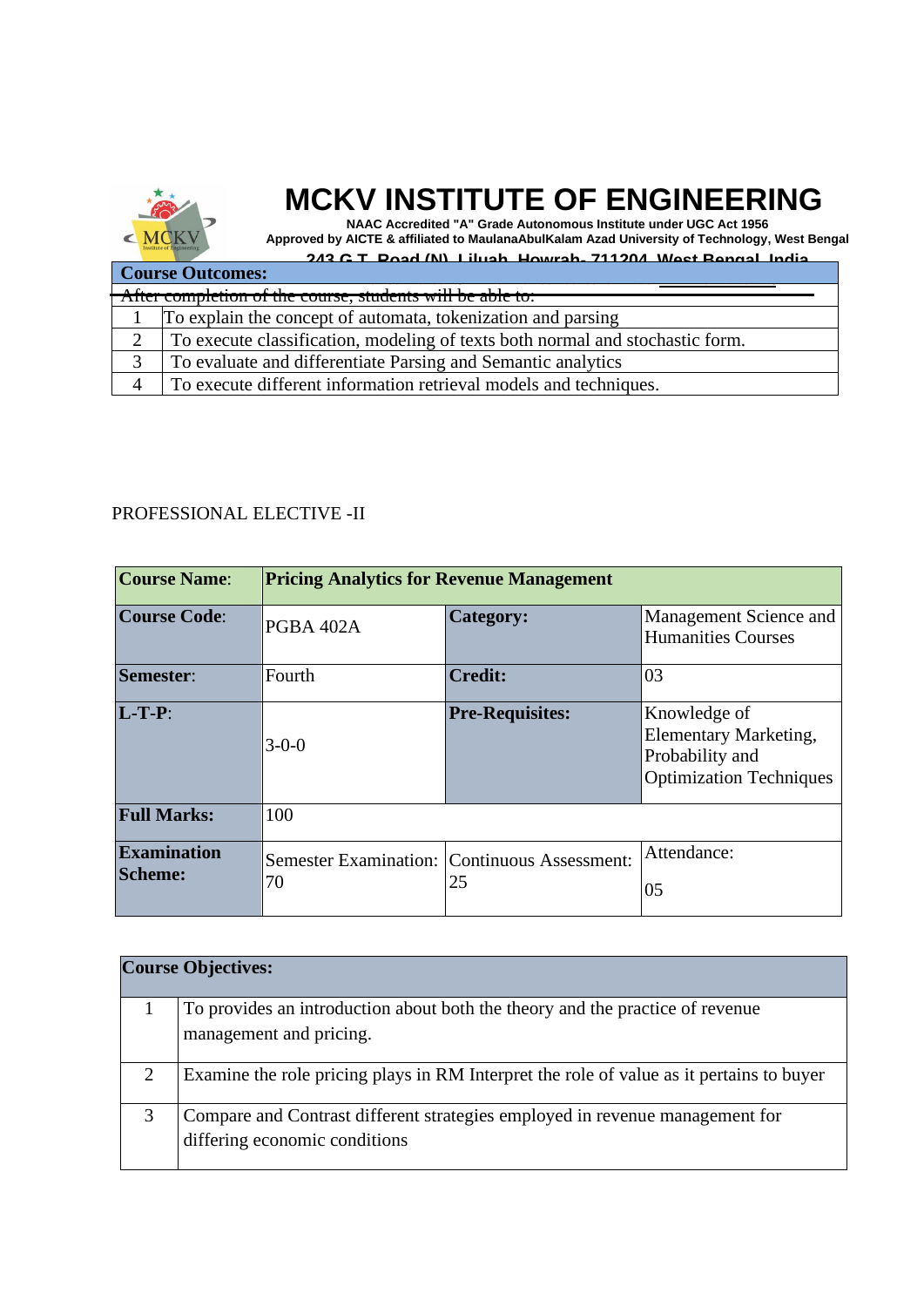

**NAAC Accredited "A" Grade Autonomous Institute under UGC Act 1956 Approved by AICTE & affiliated to MaulanaAbulKalam Azad University of Technology, West Bengal 243 G.T. Road (N), Liluah, Howrah- 711204, West Bengal, India**

| <b>Course Contents:</b> |                                                                                                                                                                                                                                                                                                                                                                                                                                                                                                              |                        |
|-------------------------|--------------------------------------------------------------------------------------------------------------------------------------------------------------------------------------------------------------------------------------------------------------------------------------------------------------------------------------------------------------------------------------------------------------------------------------------------------------------------------------------------------------|------------------------|
| <b>Module</b><br>No.    | <b>Description of Topic</b>                                                                                                                                                                                                                                                                                                                                                                                                                                                                                  | <b>Contact</b><br>Hrs. |
| 1                       | Introduction: Examples and simulations - The Revenue Management<br>Process - Classification and introduction to the models, course plan The<br>Theories of Pricing: Brief review of microeconomic and marketing<br>theories on consumer behavior and pricing - Product design, bundling and<br>demand segmentation - Dynamic pricing policies                                                                                                                                                                | 8L                     |
| $\overline{2}$          | Pricing Policies in Action: Markdown policies and liquidations - Pricing<br>with supply constraints - Customized pricing and e-commerce An<br>Operational Model of Revenue Management: Stochastic Inventory<br>Management and the Newsvendor Model - Single resource Revenue<br>Management, expected marginal value to control sales – Overbooking                                                                                                                                                           | 7L                     |
| 3                       | Network Revenue Management: Network revenue management, control<br>mechanisms - Linear Programming approach to Revenue Management -<br>Applying network Revenue Management to different industries.<br>Implementing a Revenue Management System: Solving Revenue<br>Management Problems - Computational methods in Revenue Management<br>- Performance Measurement                                                                                                                                           | 7L                     |
| $\overline{4}$          | Demand Forecasting and Data Analysis: Data, sources, systems, automation<br>- Time-series forecasting and perfect demand segmentation models -<br>Estimation techniques - Unconstraining for unobservable no-purchases--<br>concept and the EM technique Competitive Factors:<br>Imperfect<br>segmentation model: Discrete choice models - Customer management and<br>strategic purchasing behavior - RM Process management (organizational<br>issues); Regressional models and Application through software | 7L                     |
| 5                       | Applications: Various case studies related to<br>Industry<br>capacity<br>airlines, hotels, car<br>rentals,<br>management<br>cruises.<br>Industry<br>in<br>implementations and practices New Directions in Revenue Management:                                                                                                                                                                                                                                                                                | 7L                     |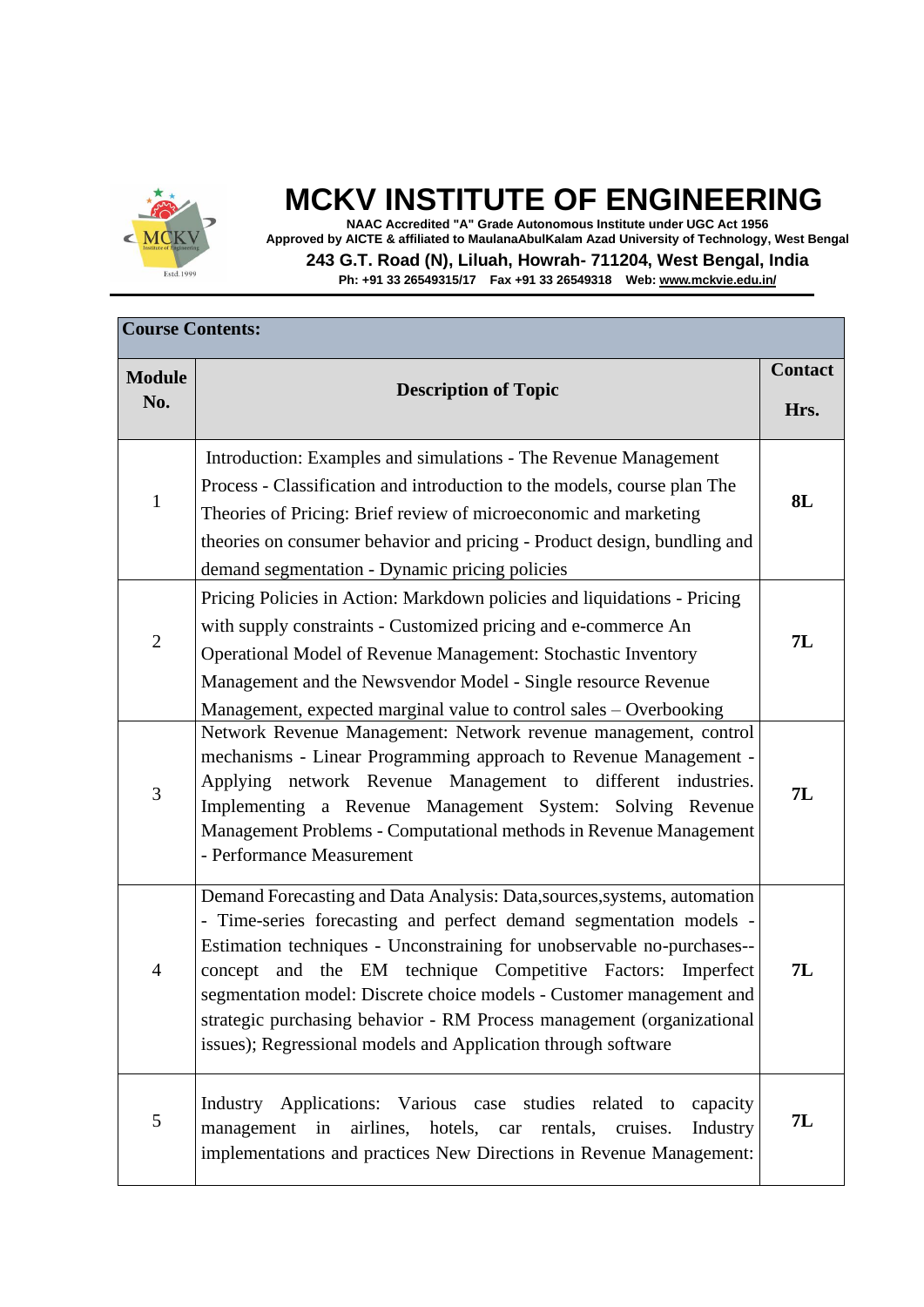

**NAAC Accredited "A" Grade Autonomous Institute under UGC Act 1956 Approved by AICTE & affiliated to MaulanaAbulKalam Azad University of Technology, West Bengal 243 G.T. Road (N), Liluah, Howrah- 711204, West Bengal, India Ph: +91 33 26549315/17 Fax +91 33 26549318 Web: [www.mckvie.edu.in/](http://www.mckvie.edu.in/)**

|              | Business Analytics - Applications in new industries: Event sales, casinos,<br>Display advertising - Bundling and Revenue Management |            |
|--------------|-------------------------------------------------------------------------------------------------------------------------------------|------------|
| <b>Total</b> |                                                                                                                                     | <b>36I</b> |

|                             | <b>Course Outcomes:</b>                                                        |
|-----------------------------|--------------------------------------------------------------------------------|
|                             | After completion of the course, students will be able to:                      |
|                             | Apply strategic and tactic roles of pricing in relevant business contexts      |
| $\mathcal{D}_{\mathcal{L}}$ | Demonstrate how to implement pricing solutions                                 |
| 3                           | Illustrate successful business requires adequate revenues.                     |
| $\overline{4}$              | Recognize the strategic impact of revenues to the business, organize resources |
| 5                           |                                                                                |

|                | <b>Learning Resources:</b>                                                              |
|----------------|-----------------------------------------------------------------------------------------|
|                | K. T. Talluri and G. J. van Ryzin (2004). The Theory and Practice of Revenue            |
|                | Management. Springer                                                                    |
| 2              | Robert L. Phillips., "Pricing and Revenue Optimization", Publisher: Stanford University |
|                | Press, 2005.                                                                            |
| 3              | David Hirshleifer, Amihai Glazer Jack Hirshleifer., Price Theory and Applications:      |
|                | Decisions, Markets, & Information; Cambridge University Press, 7th Ed, 2016             |
| $\overline{4}$ | K. TalluriandG. Van Ryzin., "The Theory and Practice of Revenue Management",            |
|                | Kluwer Academic Publishers, 2004                                                        |
| 6              |                                                                                         |
| $\overline{7}$ |                                                                                         |
| 8              |                                                                                         |
| 9              |                                                                                         |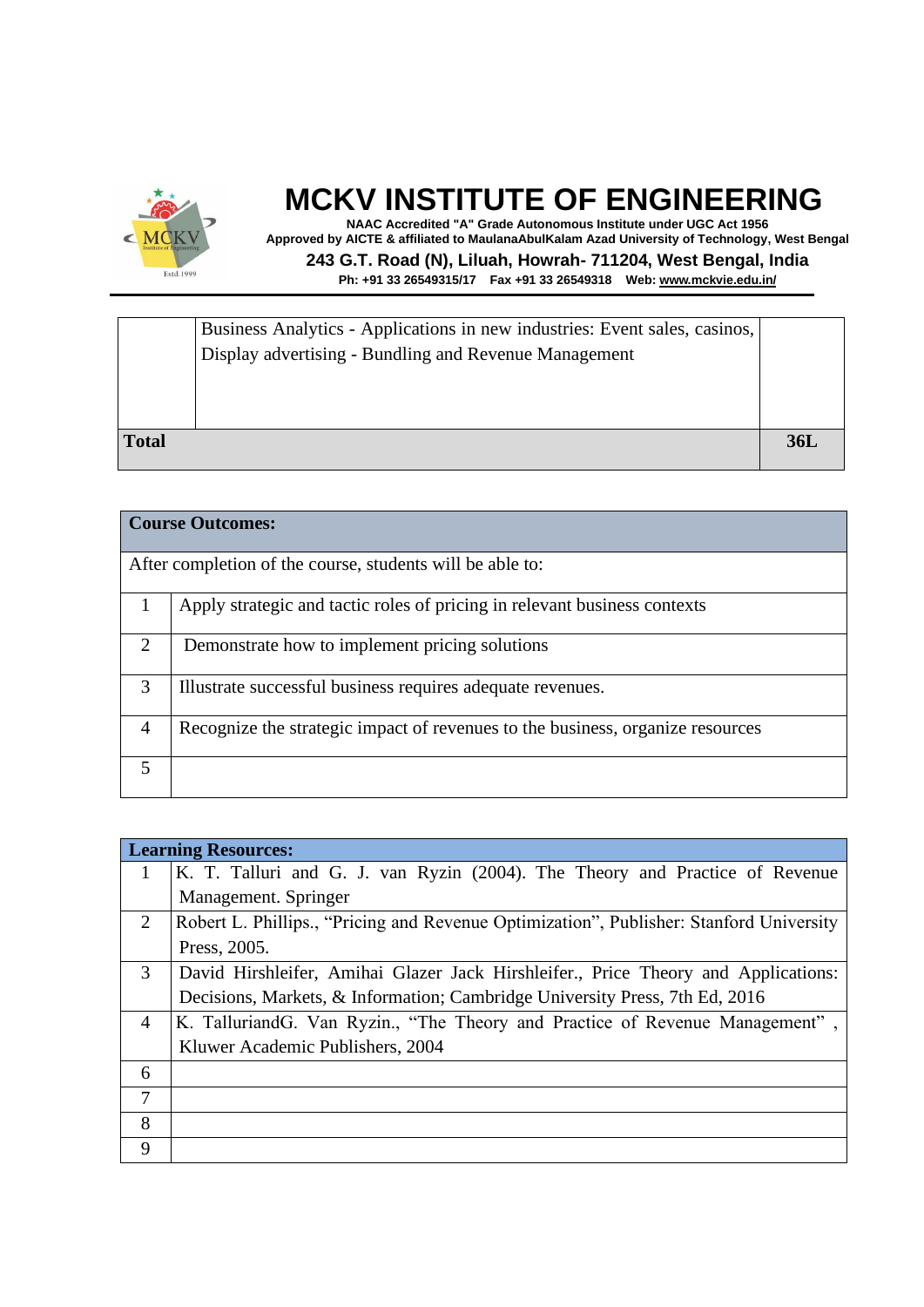

**NAAC Accredited "A" Grade Autonomous Institute under UGC Act 1956 Approved by AICTE & affiliated to MaulanaAbulKalam Azad University of Technology, West Bengal 243 G.T. Road (N), Liluah, Howrah- 711204, West Bengal, India Ph: +91 33 26549315/17 Fax +91 33 26549318 Web: [www.mckvie.edu.in/](http://www.mckvie.edu.in/)**

| <b>Course Name:</b>                  | <b>Marketing Metrics for Analytics</b>                             |                        |                                                          |  |
|--------------------------------------|--------------------------------------------------------------------|------------------------|----------------------------------------------------------|--|
| <b>Course Code:</b>                  | PGBA 402B                                                          | <b>Category:</b>       | Management Science and<br><b>Humanities Courses</b>      |  |
| Semester:                            | Fourth                                                             | <b>Credit:</b>         | 03                                                       |  |
| $L-T-P$ :                            | $3 - 0 - 0$                                                        | <b>Pre-Requisites:</b> | Basic understanding of data<br>analytics and programming |  |
| <b>Full Marks:</b>                   | 100                                                                |                        |                                                          |  |
| <b>Examination</b><br><b>Scheme:</b> | <b>Semester Examination:</b><br>Continuous<br>70<br>Assessment: 25 |                        | Attendance:<br>05                                        |  |

#### **Course Objectives:** Applying analytics within the marketing setting. This course focuses on analytical tools used to synthesize big data into meaningful management information that is used in making key business decisions that impact the delivery of marketing services.

| <b>Course Contents:</b> |                                                                                                                                       |      |  |
|-------------------------|---------------------------------------------------------------------------------------------------------------------------------------|------|--|
| <b>Module</b>           | <b>Description of Topic</b>                                                                                                           |      |  |
|                         | No.                                                                                                                                   | Hrs. |  |
|                         | Marketing Analytics Introduction, : Marketing decisions as interventions<br>; What customers want?: Customer value, Conjoint Analysis | 6L   |  |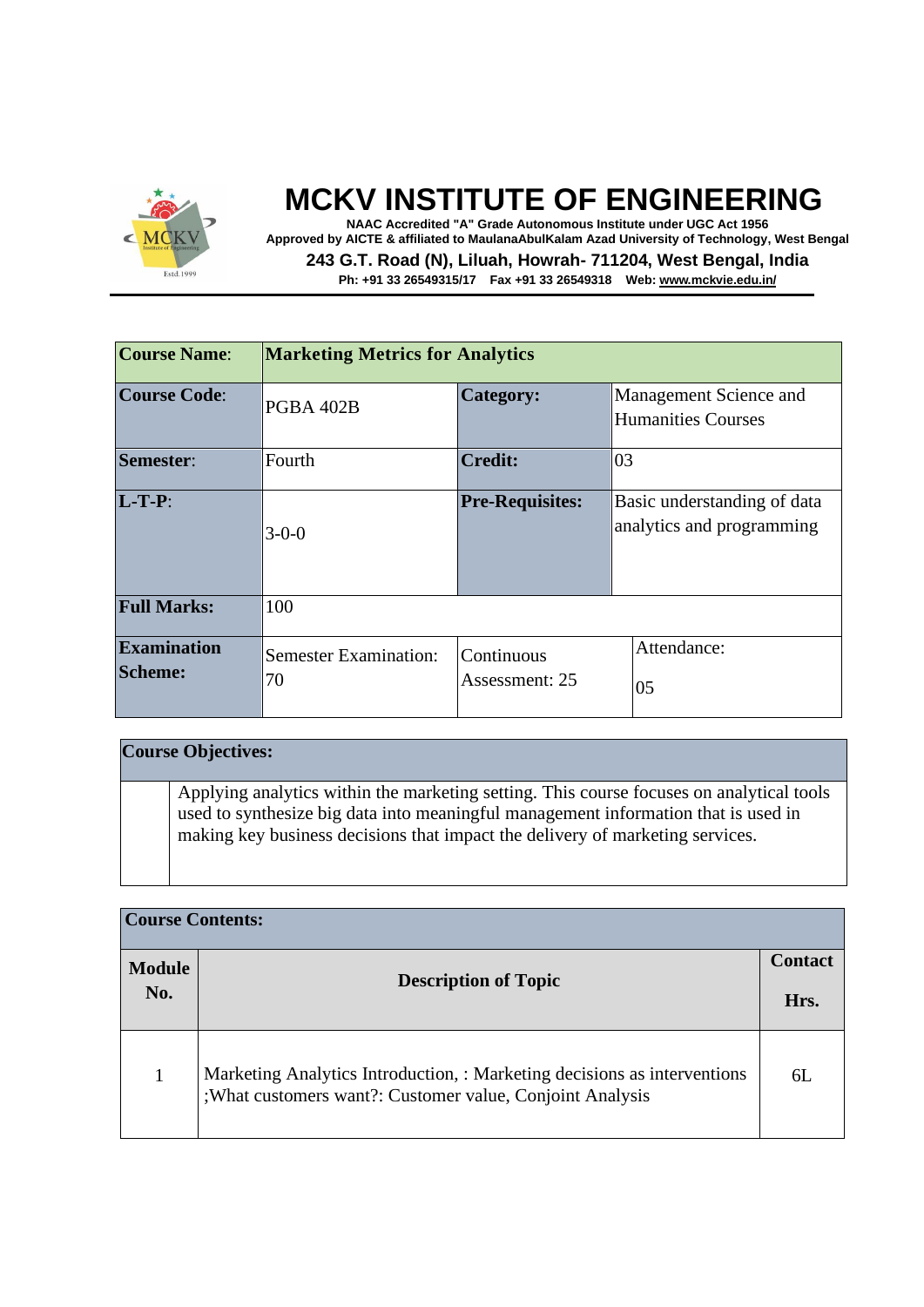

**NAAC Accredited "A" Grade Autonomous Institute under UGC Act 1956 Approved by AICTE & affiliated to MaulanaAbulKalam Azad University of Technology, West Bengal 243 G.T. Road (N), Liluah, Howrah- 711204, West Bengal, India Ph: +91 33 26549315/17 Fax +91 33 26549318 Web: [www.mckvie.edu.in/](http://www.mckvie.edu.in/)**

|                | Analytics for customer segmentation and targeting; Demand Forecasting                                                                                                                                                                                                                |     |
|----------------|--------------------------------------------------------------------------------------------------------------------------------------------------------------------------------------------------------------------------------------------------------------------------------------|-----|
|                | & Pricing; Pricing; Marketing Mix Models and Advertising Models:                                                                                                                                                                                                                     |     |
| 2              | Advertising and marketing experiments Measuring ROI of marketing                                                                                                                                                                                                                     | 8L  |
|                | campaigns, especially advertising.                                                                                                                                                                                                                                                   |     |
|                |                                                                                                                                                                                                                                                                                      |     |
| 3              | Market Segmentation & Cluster Analysis; Marketing Mix Models and<br>Advertising Models; Recommender System; Market Basket Analysis<br>and RFM Analysis; Metrics, customer lifetime value & ROI; Customer<br>Churn & Customer Lifetime Value ; Text Mining and Sentiment<br>Analytics | 6L  |
| $\overline{4}$ | Text Mining and Product Innovation Management; Social Network<br>Analysis for Marketing; Marketplace analytics; Analytics in B2B<br>marketing and startups-Case Studies                                                                                                              | 8L  |
| 5              | Political and consulting perspectives on marketing analytics; Building<br>analytics products and the digital marketing ecosystem                                                                                                                                                     | 8L  |
| Total          |                                                                                                                                                                                                                                                                                      | 36L |

#### Course Outcomes:

After completion of the course, students will be able to:

After the completion of the course, students will be able to –

- Students will gain knowledge and skills about marketing analytics
- Students will be able to think about new venues on their own
- Students will understand the importance of data mining
- Students will understand various visual display including pivot tables
- Role of Marketing Analytics as a decision support tool in an organization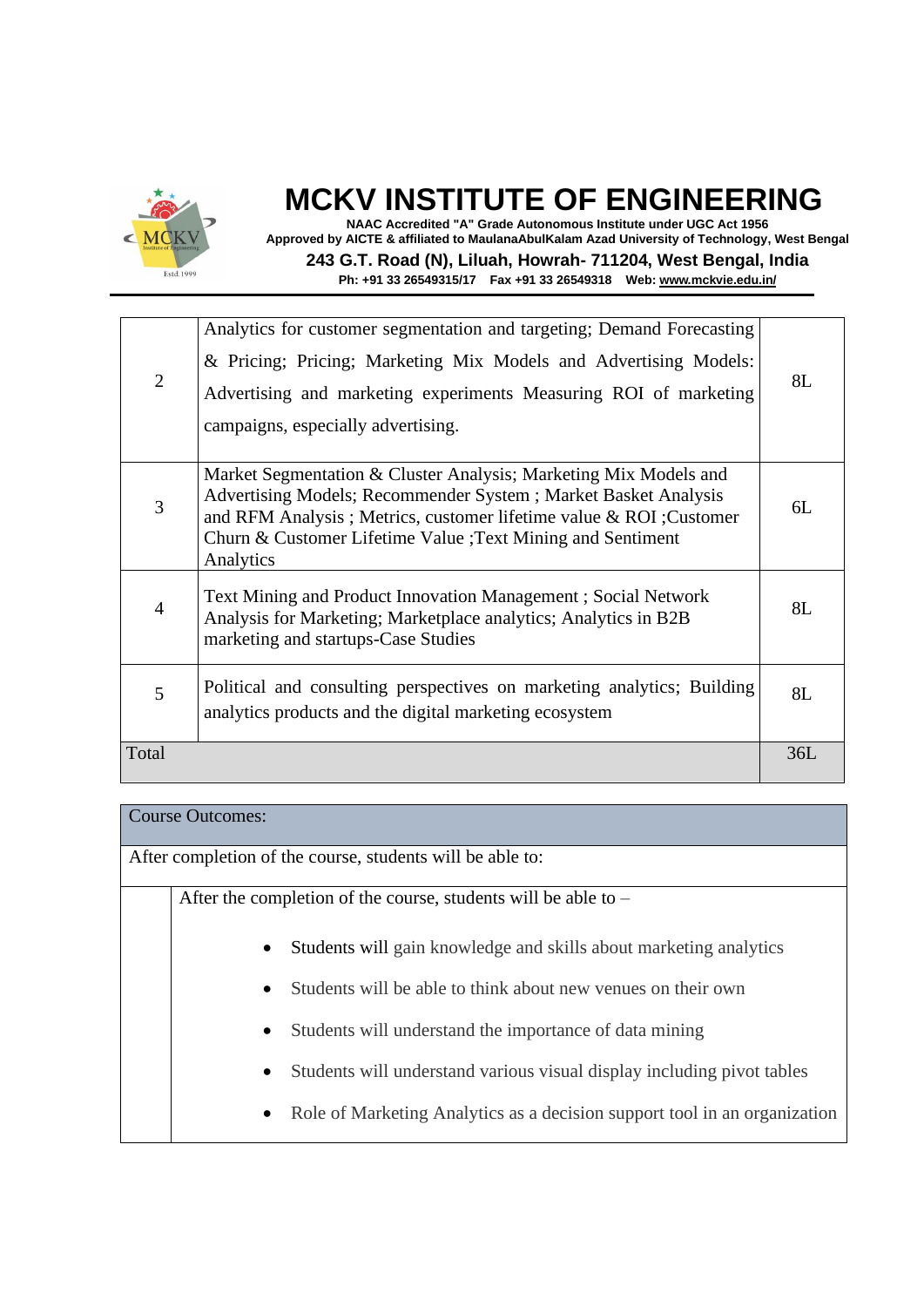

**NAAC Accredited "A" Grade Autonomous Institute under UGC Act 1956 Approved by AICTE & affiliated to MaulanaAbulKalam Azad University of Technology, West Bengal 243 G.T. Road (N), Liluah, Howrah- 711204, West Bengal, India Ph: +91 33 26549315/17 Fax +91 33 26549318 Web: [www.mckvie.edu.in/](http://www.mckvie.edu.in/)**

|   | <b>Learning Resources:</b>                                                                                                                        |
|---|---------------------------------------------------------------------------------------------------------------------------------------------------|
|   | Predictive Analytics: The Power to Predict Who Will Click, Buy, Lie or Die (2016) –<br>ISBN 978-1119145677 – Author: Eric Siegel                  |
| 2 | Marketing Analytics: A Practical Guide to Improving Consumer Insights Using Data<br>Techniques; Ed. 2 (Paperback $-2018$ ) – Author: Mike Grigsby |
| 3 | Marketing Analytics : Strategic Models & Matrics Author : Stephen Sorger Paperback<br>$1st$ edition 2013.                                         |

|                                                     | <b>Course Name:</b><br><b>Social Media Analytics</b>                                                                                                                                                                                                                                                                                                                         |                                    |                              |                                     |  |
|-----------------------------------------------------|------------------------------------------------------------------------------------------------------------------------------------------------------------------------------------------------------------------------------------------------------------------------------------------------------------------------------------------------------------------------------|------------------------------------|------------------------------|-------------------------------------|--|
| <b>Course Code:</b>                                 |                                                                                                                                                                                                                                                                                                                                                                              | PGBA402C                           | <b>Category:</b>             | <b>MSH</b>                          |  |
| Semester:                                           |                                                                                                                                                                                                                                                                                                                                                                              | Fourth                             | <b>Credit:</b>               | 3                                   |  |
| $L-T-P$ :                                           |                                                                                                                                                                                                                                                                                                                                                                              | $3 - 0 - 0$                        | <b>Pre-Requisites:</b>       | Basic concepts of Data<br>Analytics |  |
| <b>Full Marks:</b>                                  |                                                                                                                                                                                                                                                                                                                                                                              | 100                                |                              |                                     |  |
| <b>Scheme:</b>                                      | <b>Examination</b>                                                                                                                                                                                                                                                                                                                                                           | <b>Semester Examination:</b><br>70 | Continuous<br>Assessment: 25 | Attendance: 05                      |  |
|                                                     | <b>Course Objectives:</b>                                                                                                                                                                                                                                                                                                                                                    |                                    |                              |                                     |  |
| $\mathbf{1}$<br>$\overline{2}$                      | Understand the role of social media data and analytics in helping organizations achieve<br>their goals and understand their publics;<br>Familiarize the learners with the concept of social media analytics and understand its<br>significance as well monitor consumers and competitors and glean deeper consumer<br>insights based on advanced social media data modeling. |                                    |                              |                                     |  |
| 3                                                   | Enable the learners to develop skills required for analyzing the effectiveness of social<br>media for business purposes so as to                                                                                                                                                                                                                                             |                                    |                              |                                     |  |
|                                                     | <b>Course Contents:</b>                                                                                                                                                                                                                                                                                                                                                      |                                    |                              |                                     |  |
| <b>Module</b><br><b>Description of Topic</b><br>No. |                                                                                                                                                                                                                                                                                                                                                                              |                                    | <b>Contact</b><br>Hrs.       |                                     |  |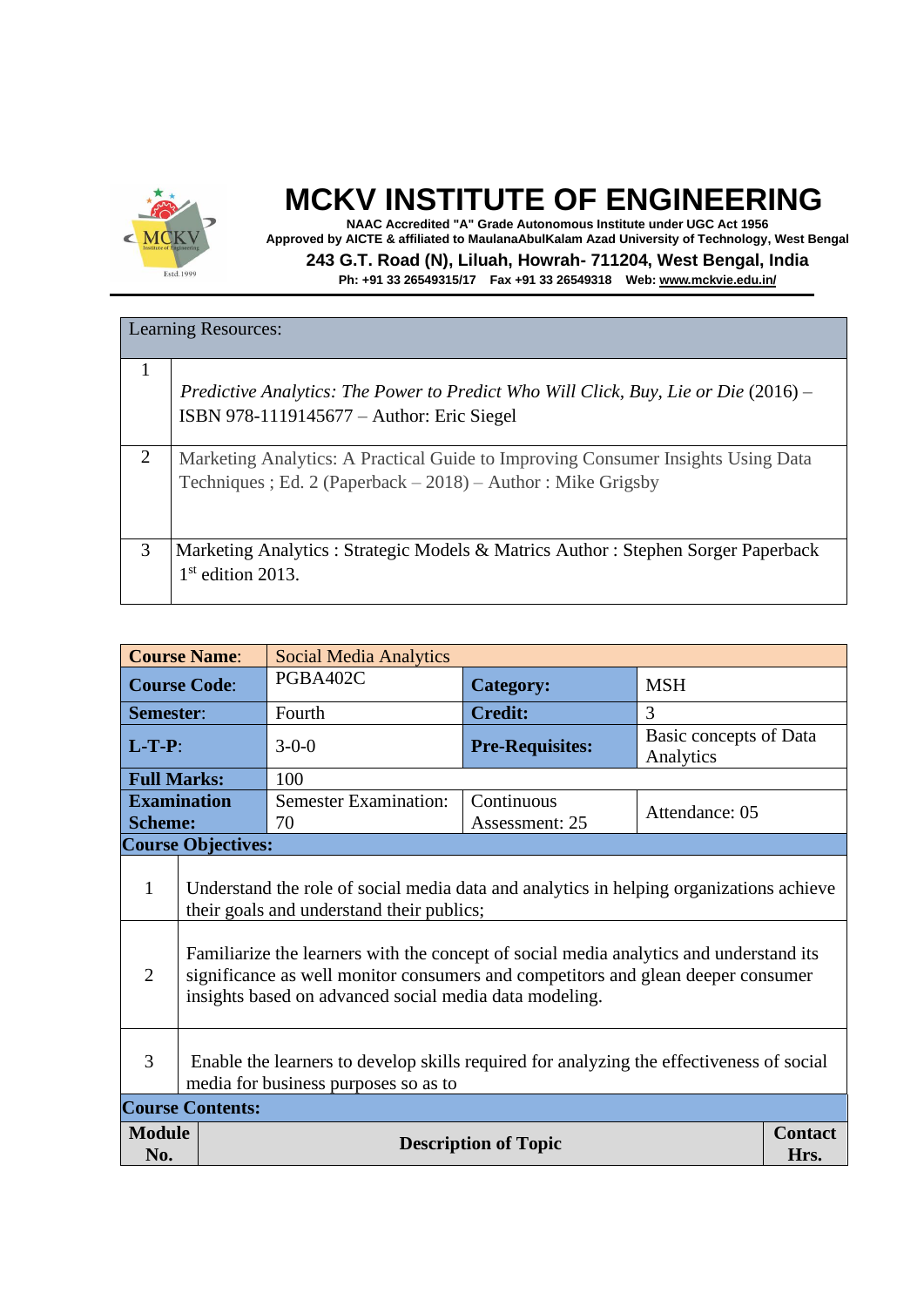

**NAAC Accredited "A" Grade Autonomous Institute under UGC Act 1956 Approved by AICTE & affiliated to MaulanaAbulKalam Azad University of Technology, West Bengal**

**243 G.T. Road (N), Liluah, Howrah- 711204, West Bengal, India**

| $\mathbf{1}$   | <b>Introduction to Social Media Analytics (SMA):</b><br>Social media landscape, Need for SMA; SMA in Small organizations;<br>SMA in large organizations; Application of SMA in different areas<br><b>Network fundamentals and models:</b><br>The social networks perspective - nodes, ties and influencers, Social<br>network and web data and methods. Information visualization | 9L  |  |  |
|----------------|-----------------------------------------------------------------------------------------------------------------------------------------------------------------------------------------------------------------------------------------------------------------------------------------------------------------------------------------------------------------------------------|-----|--|--|
| $\overline{2}$ | <b>Making connections:</b><br>Link analysis. Random graphs and network evolution. Social contexts:<br>Affiliation and identity.<br>Web analytics tools:<br>Clickstream analysis, A/B testing, online surveys, Web crawling and<br>Indexing. Natural Language Processing; Pic metrics; Hit Mart analysis                                                                           | 9L  |  |  |
| 3              | <b>Facebook Analytics:</b><br>Introduction, parameters, demographics.<br>Analyzing page audience. Reach and Engagement analysis. Post-<br>performance on FB. Social campaigns. Measuring and Analyzing<br>social campaigns, defining goals and evaluating outcomes, Network<br>Analysis.<br>(LinkedIn, Instagram, YouTube Twitter etc. Google analytics.<br>Introduction.)        | 9L  |  |  |
| $\overline{4}$ | Collecting, Processing and analyzing social media data and Visualizing<br>Data, Influence Maximization, Link Prediction, Collective Classification,<br>Applications in Advertising and Game Analytics                                                                                                                                                                             | 9L  |  |  |
| <b>Total</b>   |                                                                                                                                                                                                                                                                                                                                                                                   | 36L |  |  |
|                | <b>Course Outcomes:</b>                                                                                                                                                                                                                                                                                                                                                           |     |  |  |
|                | After completion of the course, students will be able to:                                                                                                                                                                                                                                                                                                                         |     |  |  |
| 1              | Explain concept of social media analytics and understand its significance.                                                                                                                                                                                                                                                                                                        |     |  |  |
| $\overline{2}$ | Develop social media strategy and measure social media campaign effectiveness                                                                                                                                                                                                                                                                                                     |     |  |  |
| 3              | Make better business decisions by leveraging social media data                                                                                                                                                                                                                                                                                                                    |     |  |  |
|                | Draw meaningful insights and provide actionable and strategic recommendations based<br>$\overline{4}$<br>on thorough social media data analysis.                                                                                                                                                                                                                                  |     |  |  |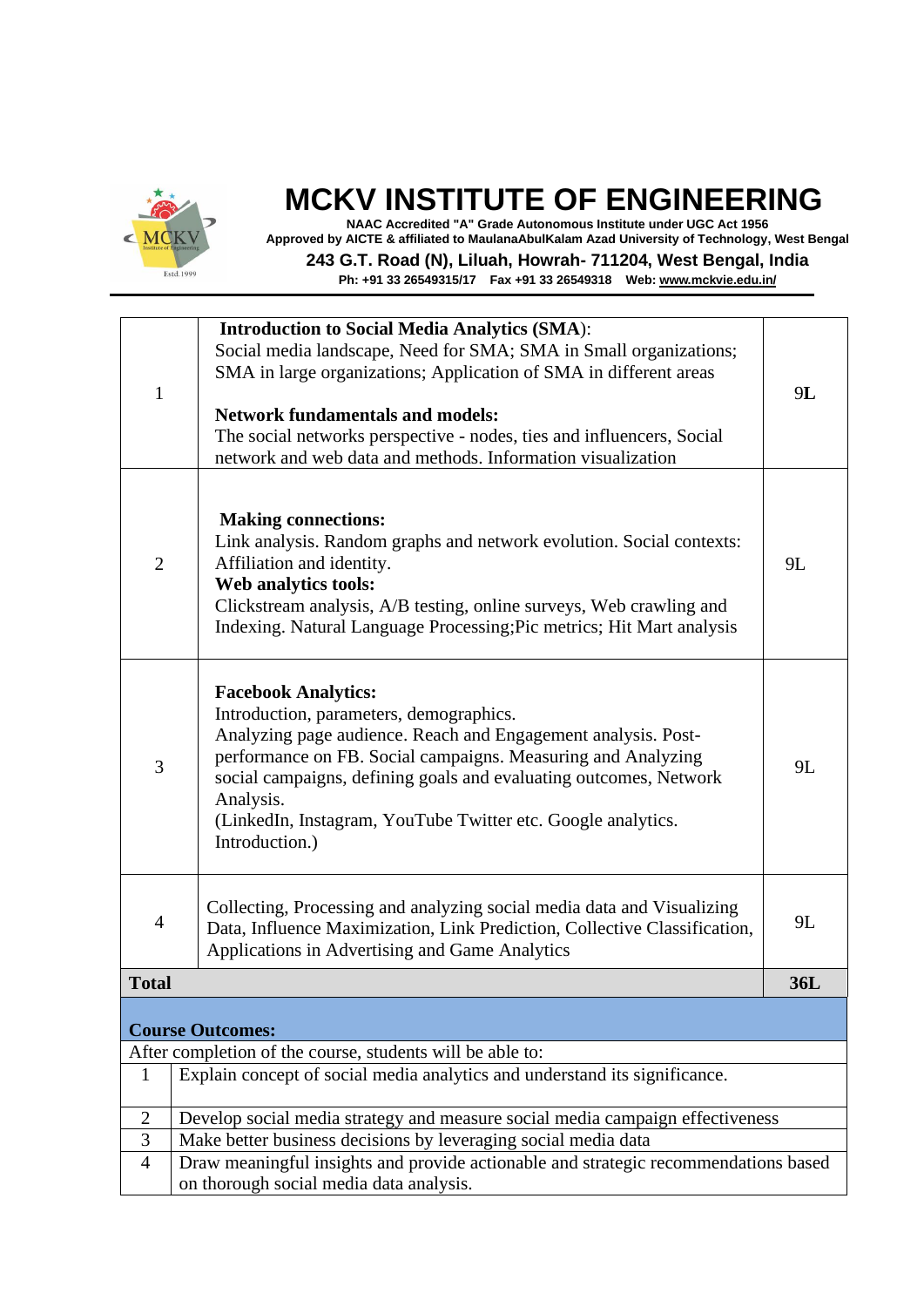

**NAAC Accredited "A" Grade Autonomous Institute under UGC Act 1956 Approved by AICTE & affiliated to MaulanaAbulKalam Azad University of Technology, West Bengal 243 G.T. Road (N), Liluah, Howrah- 711204, West Bengal, India**

| $\overline{5}$ | Understand the tools of social media analytics and their uses                                                                                          |  |  |  |
|----------------|--------------------------------------------------------------------------------------------------------------------------------------------------------|--|--|--|
|                | <b>Learning Resources:</b>                                                                                                                             |  |  |  |
| -1             | Matthew Ganis, Avinash Kohirkar, Social Media Analytics: Techniques and Insights<br>for Extracting Business Value Out of Social Media, Pearson, 2016   |  |  |  |
| 2              | Jim Sterne, Social Media Metrics: How to Measure and Optimize Your Marketing<br>Investment, Wiley, Latest Edition                                      |  |  |  |
| 3              | Oliver Blanchard, Social Media ROI: Managing and Measuring Social Media Efforts in<br>Your Organization (Que Biz-Tech), Que Publishing, Latest Edition |  |  |  |
| $\overline{4}$ | Marshall Sponder, Social Media Analytics, McGraw Hill, Latest Edition                                                                                  |  |  |  |
| 5              | Tracy L. Tuten, Michael R. Solomon, Social Media Marketing, Sage, Latest Edition.                                                                      |  |  |  |

|                             | <b>Course Name:</b><br><b>HR</b> Analytics                                                                                                 |                                                                        |                             |                                     |                        |
|-----------------------------|--------------------------------------------------------------------------------------------------------------------------------------------|------------------------------------------------------------------------|-----------------------------|-------------------------------------|------------------------|
| <b>Course Code:</b>         |                                                                                                                                            | PGBA402D                                                               | <b>Category:</b>            | <b>MSH</b>                          |                        |
| Semester:                   |                                                                                                                                            | Fourth                                                                 | <b>Credit:</b>              | $\mathcal{R}$                       |                        |
| $L-T-P$ :                   |                                                                                                                                            | $3-0-0$                                                                | <b>Pre-Requisites:</b>      | Basic concepts of Data<br>Analytics |                        |
|                             | <b>Full Marks:</b>                                                                                                                         | 100                                                                    |                             |                                     |                        |
| <b>Examination</b>          |                                                                                                                                            | <b>Semester Examination:</b>                                           | Continuous                  | Attendance: 05                      |                        |
| <b>Scheme:</b>              |                                                                                                                                            | 70                                                                     | Assessment: 25              |                                     |                        |
|                             | <b>Course Objectives:</b>                                                                                                                  |                                                                        |                             |                                     |                        |
| 1                           | To understand the concepts, tools and techniques of HR Analytics that could be applied as<br>resource management evidence based            |                                                                        |                             |                                     |                        |
| $\mathcal{D}_{\mathcal{L}}$ |                                                                                                                                            | To understand HR reports $\&$ to understand the decisions technologies |                             |                                     |                        |
| 3                           | Recognize the fundamental strategic priorities of the business and learn how to provide<br>enhanced decision support leveraging analytics. |                                                                        |                             |                                     |                        |
| <b>Course Contents:</b>     |                                                                                                                                            |                                                                        |                             |                                     |                        |
| <b>Module</b><br>No.        |                                                                                                                                            |                                                                        | <b>Description of Topic</b> |                                     | <b>Contact</b><br>Hrs. |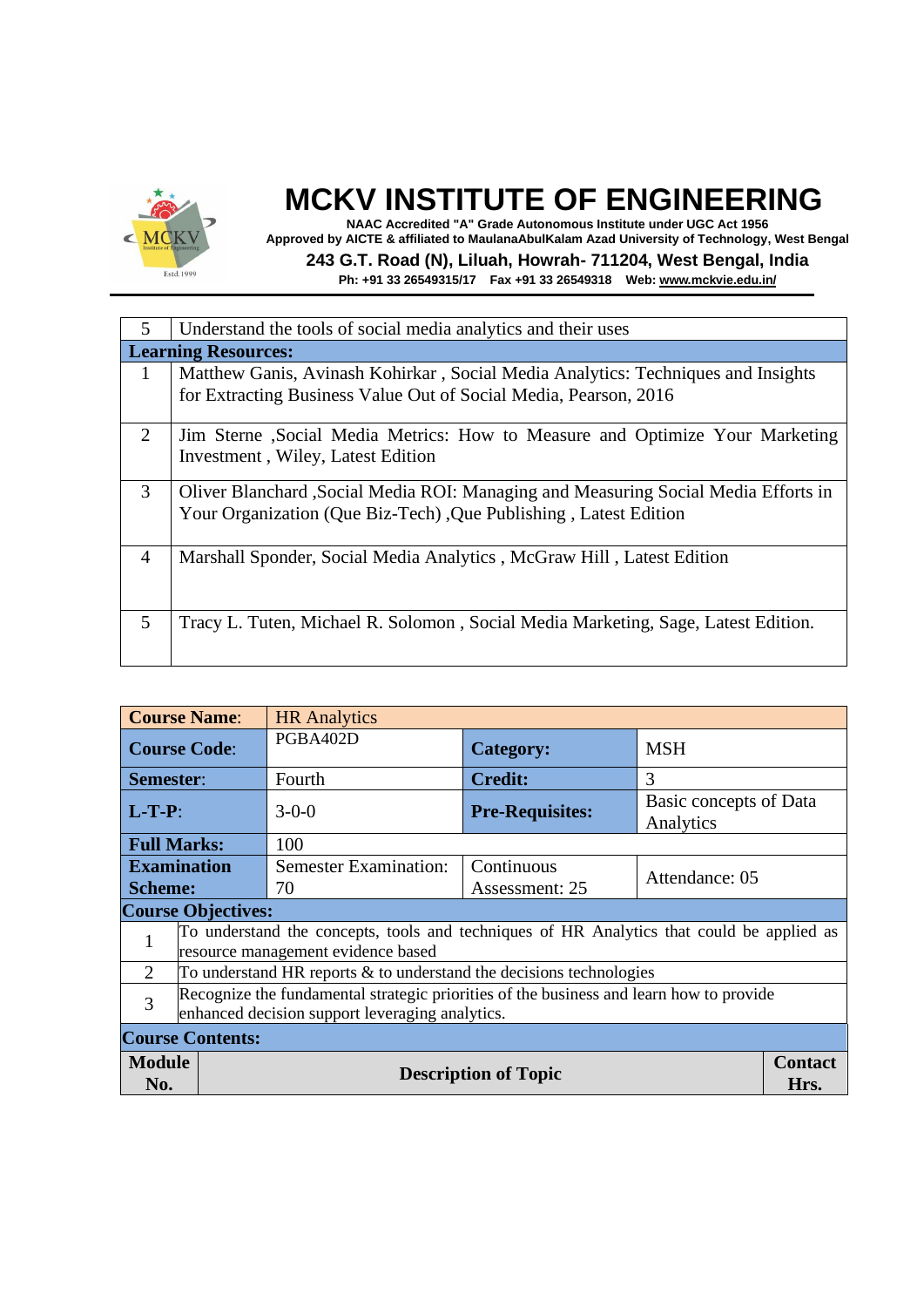

**NAAC Accredited "A" Grade Autonomous Institute under UGC Act 1956 Approved by AICTE & affiliated to MaulanaAbulKalam Azad University of Technology, West Bengal 243 G.T. Road (N), Liluah, Howrah- 711204, West Bengal, India**

|                | <b>Introduction to HR Analytics:</b>                                                                                                                                                                                                                                                  |            |
|----------------|---------------------------------------------------------------------------------------------------------------------------------------------------------------------------------------------------------------------------------------------------------------------------------------|------------|
| 1              | Basics of HR Analytics: Concept and Evolution of HR Analytics & data<br>sources - HCM: 21Model, use of workforce analytics to improve decision<br>making, Analytics and Prediction.                                                                                                   | 5L         |
|                | Introduction to HR Metrics and predictive analytics:                                                                                                                                                                                                                                  |            |
| $\mathbf{2}$   | Importance of HR Analytics.<br>Data Analytic techniques using software packages, Future of Human<br>Resource Analytics.                                                                                                                                                               | 5L         |
| 3              | <b>Creating business understanding for HR initiatives:</b><br>Workforce segmentation and search for critical job roles; Linking HR<br>measures to business results; Identifying and using key HR Metrics.                                                                             | 6L         |
| $\overline{4}$ | Forecasting budget numbers for HR costs:<br>Workforce planning including internal mobility and career pathing;<br>training and development requirement forecasting and measuring the<br>value and results of improvement initiatives; optimizing selection and<br>promotion decisions | 8L         |
| 5              | <b>Predictive analytics in HR:</b><br>Employee recruitment & hiring, Employee retention and turnover                                                                                                                                                                                  | 6L         |
| 6              | Predictive modeling in HR:<br>Workforce productivity and performance; scenario planning and<br>employee exits                                                                                                                                                                         | 6L         |
| <b>Total</b>   |                                                                                                                                                                                                                                                                                       | <b>36L</b> |
|                | <b>Course Outcomes:</b>                                                                                                                                                                                                                                                               |            |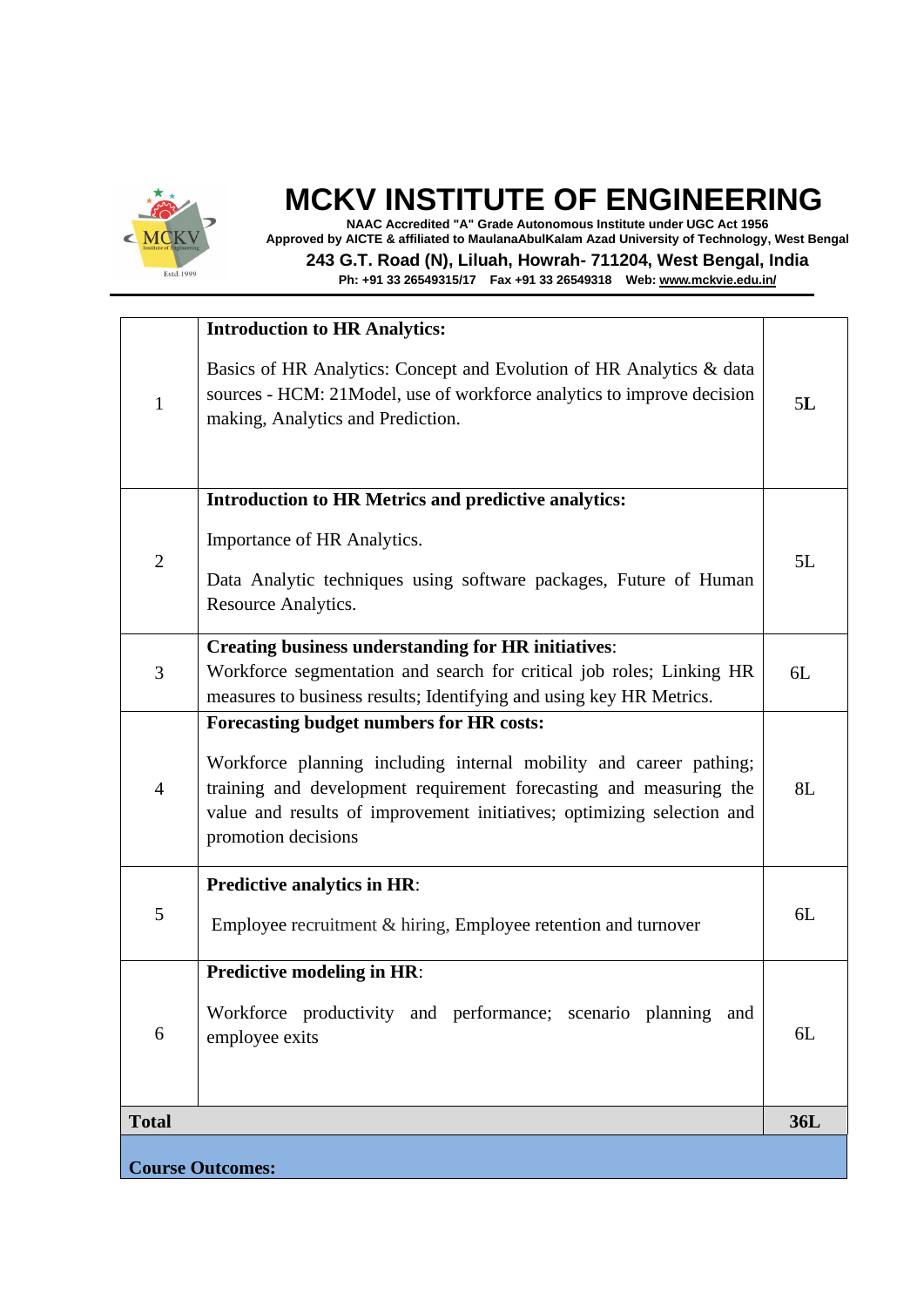

**NAAC Accredited "A" Grade Autonomous Institute under UGC Act 1956 Approved by AICTE & affiliated to MaulanaAbulKalam Azad University of Technology, West Bengal 243 G.T. Road (N), Liluah, Howrah- 711204, West Bengal, India Ph: +91 33 26549315/17 Fax +91 33 26549318 Web: [www.mckvie.edu.in/](http://www.mckvie.edu.in/)**

After completion of the course, students will be able to: 1 Analyse appropriate internal and external human resource metrics benchmarks and indicators 2 Operate relational databases and make recommendations regarding the appropriate HRIS to meet organization's human resource needs 3 Employ appropriate software to record, maintain, retrieve and analyse human resources information (e.g., staffing, skills, performance ratings and compensation information). 4 Apply quantitative and qualitative analysis to understand trends and indicators in human resource data; understand and apply various statistical analysis methods 5 Analyse the Employee work history & Multi-rater reviews **Learning Resources:**  1 Jac Fitz-Enz and John Mattox, Predictive Analytics for Human Resources, John Wiley & Sons. 2014 2 The New HR Analytics: Predicting the Economic Value of Your Companys Human Capital Investments: Hardcover – Import, 1 Jun 2010 3 Jac Fitz-Enz , The New HR Analytics: Predicting the Economic Value of YouCompany's Human Capital Investments, Amacom.2009 4 Gene Pease, Boyce Byerly and Jac Fitz-enz, Human Capital Analytics: How to Harness the Potential of Your Organization's Greatest Asset, John Wiley & Sons-2009

| <b>Course Name:</b> | <b>Entrepreneurship Development</b> |                        |                                                 |  |
|---------------------|-------------------------------------|------------------------|-------------------------------------------------|--|
| <b>Course Code:</b> | <b>PGBA 403</b>                     | Category:              | Management Science and<br>Humanities Courses    |  |
| Semester:           | Fourth                              | <b>Credit:</b>         | 02                                              |  |
| $L-T-P$ :           | $2 - 0 - 0$                         | <b>Pre-Requisites:</b> | Basic understanding of<br>marketing and finance |  |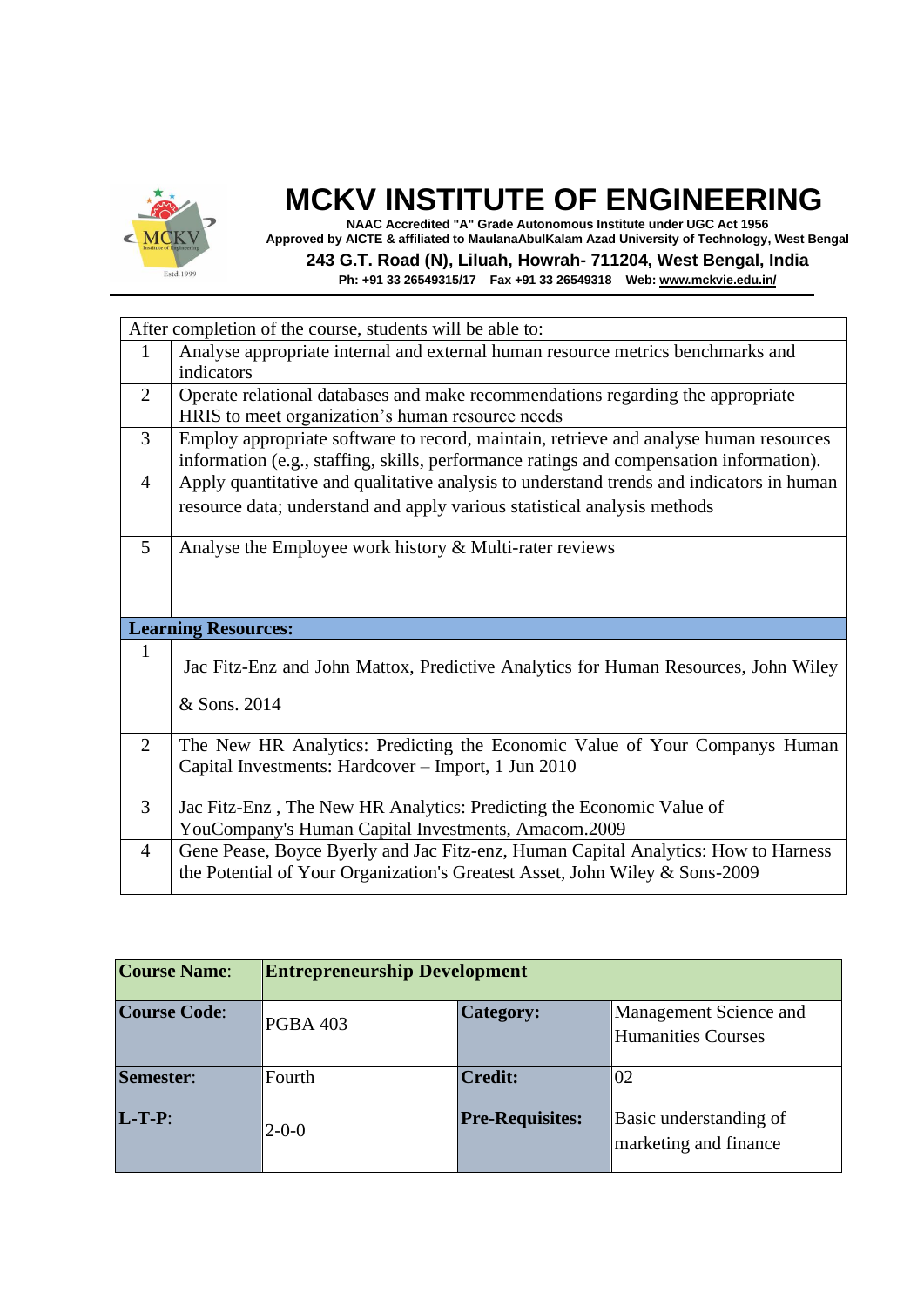

 $\mathbf{I}$ 

## **MCKV INSTITUTE OF ENGINEERING**

**NAAC Accredited "A" Grade Autonomous Institute under UGC Act 1956 Approved by AICTE & affiliated to MaulanaAbulKalam Azad University of Technology, West Bengal**

**243 G.T. Road (N), Liluah, Howrah- 711204, West Bengal, India**

| <b>Full Marks:</b>            | 100                                |                              |                   |
|-------------------------------|------------------------------------|------------------------------|-------------------|
| <b>Examination</b><br>Scheme: | <b>Semester Examination:</b><br>70 | Continuous<br>Assessment: 25 | Attendance:<br>05 |

|  | <b>Course Objectives:</b>                                                                                                                                                                   |
|--|---------------------------------------------------------------------------------------------------------------------------------------------------------------------------------------------|
|  | To develop and strengthen entrepreneurial quality and motivation in students. To impart<br>basic entrepreneurial skills and understandings to run a business efficiently and<br>effectively |

| <b>Course Contents:</b> |                                                                                                                                                                                                                                                                                                                                                                                                                                                                             |    |  |  |
|-------------------------|-----------------------------------------------------------------------------------------------------------------------------------------------------------------------------------------------------------------------------------------------------------------------------------------------------------------------------------------------------------------------------------------------------------------------------------------------------------------------------|----|--|--|
| <b>Module</b><br>No.    | <b>Description of Topic</b>                                                                                                                                                                                                                                                                                                                                                                                                                                                 |    |  |  |
|                         |                                                                                                                                                                                                                                                                                                                                                                                                                                                                             |    |  |  |
| 1                       | ENTREPRENEURAL COMPETENCE & ENVIRONMENT<br>Entrepreneurship concept – Entrepreneurship as a Career –<br>Entrepreneurial Personality - Characteristics of Successful, Entrepreneur<br>- Knowledge and Skills of Entrepreneur Business Environment - Role of<br>Family and Society - Entrepreneurship Development Training and Other<br>Support Organizational Services - Central and State Government<br><b>Industrial Policies and Regulations - International Business</b> |    |  |  |
| $\overline{2}$          | <b>BUSINESS PLAN PREPARATION</b><br>Sources of Product for Business - Prefeasibility Study - Criteria for<br>Selection of Product - Ownership - Capital - Budgeting Project Profile<br>Preparation - Matching Entrepreneur with the Project - Feasibility Report<br>Preparation and Evaluation Criteria. Funding & Scaling Up, Ideation &<br>Validation, Compliance & Business Plan Communication                                                                           | 6L |  |  |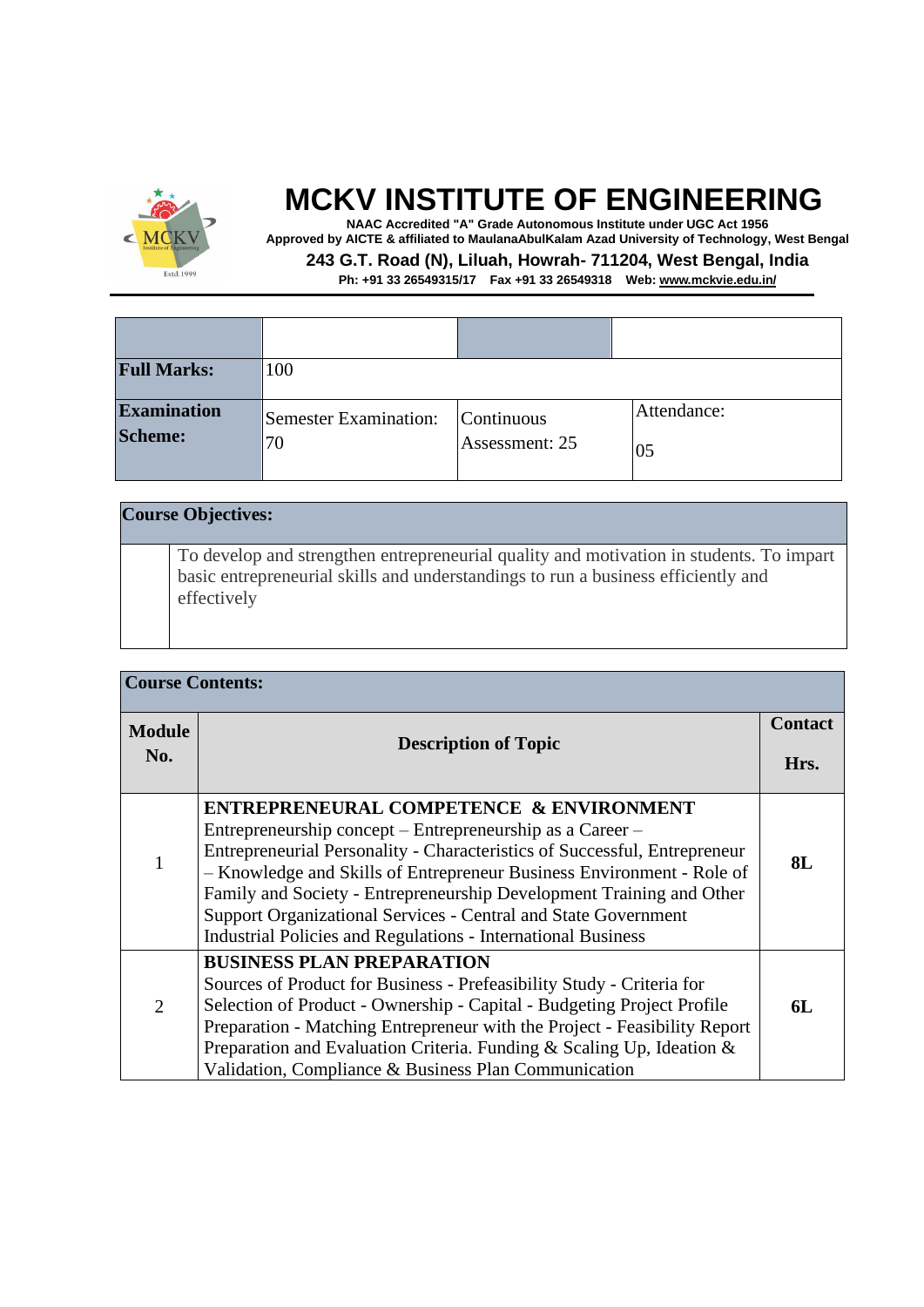

**NAAC Accredited "A" Grade Autonomous Institute under UGC Act 1956 Approved by AICTE & affiliated to MaulanaAbulKalam Azad University of Technology, West Bengal 243 G.T. Road (N), Liluah, Howrah- 711204, West Bengal, India**

| 3              | <b>LAUNCHING OF SMALL BUSINESS</b><br>Finance and Human Resource Mobilization Operations Planning -<br>Market and Channel Selection -Growth Strategies - Product Launching -<br>Incubation, Angel Investor & Venture capital, IT startups. Validation<br>Feasibility, ESOP, Field of Analytics based start up | 6L  |
|----------------|---------------------------------------------------------------------------------------------------------------------------------------------------------------------------------------------------------------------------------------------------------------------------------------------------------------|-----|
| $\overline{4}$ | <b>MANAGEMENT OF SMALL BUSINESS</b><br>Monitoring and Evaluation of Business - Preventing Sickness and<br><b>Rehabilitation of Business</b><br>Units- Effective Management of small Business                                                                                                                  | 4L  |
| <b>Total</b>   |                                                                                                                                                                                                                                                                                                               | 24I |

| <b>Course Outcomes:</b>                                                                            |  |  |  |  |
|----------------------------------------------------------------------------------------------------|--|--|--|--|
| After completion of the course, students will be able to:                                          |  |  |  |  |
| After the completion of the course, students will be able to $-$                                   |  |  |  |  |
| Students will gain knowledge and skills needed to run a business<br>$\bullet$                      |  |  |  |  |
| Students will be able to write business plan on their own<br>$\bullet$                             |  |  |  |  |
| Students will understand the central and state government policies and<br>$\bullet$<br>regulations |  |  |  |  |
| Students will understand venture capital, incubation and IT startups<br>$\bullet$                  |  |  |  |  |

| <b>Learning Resources:</b> |                                                                                    |  |  |
|----------------------------|------------------------------------------------------------------------------------|--|--|
|                            | Hisrich, Entrepreneurship, Tata McGraw Hill, New Delhi, 2001                       |  |  |
|                            | S.S. Khanka, Entrepreneurial Development, S. Chand and Company Limited, New Delhi, |  |  |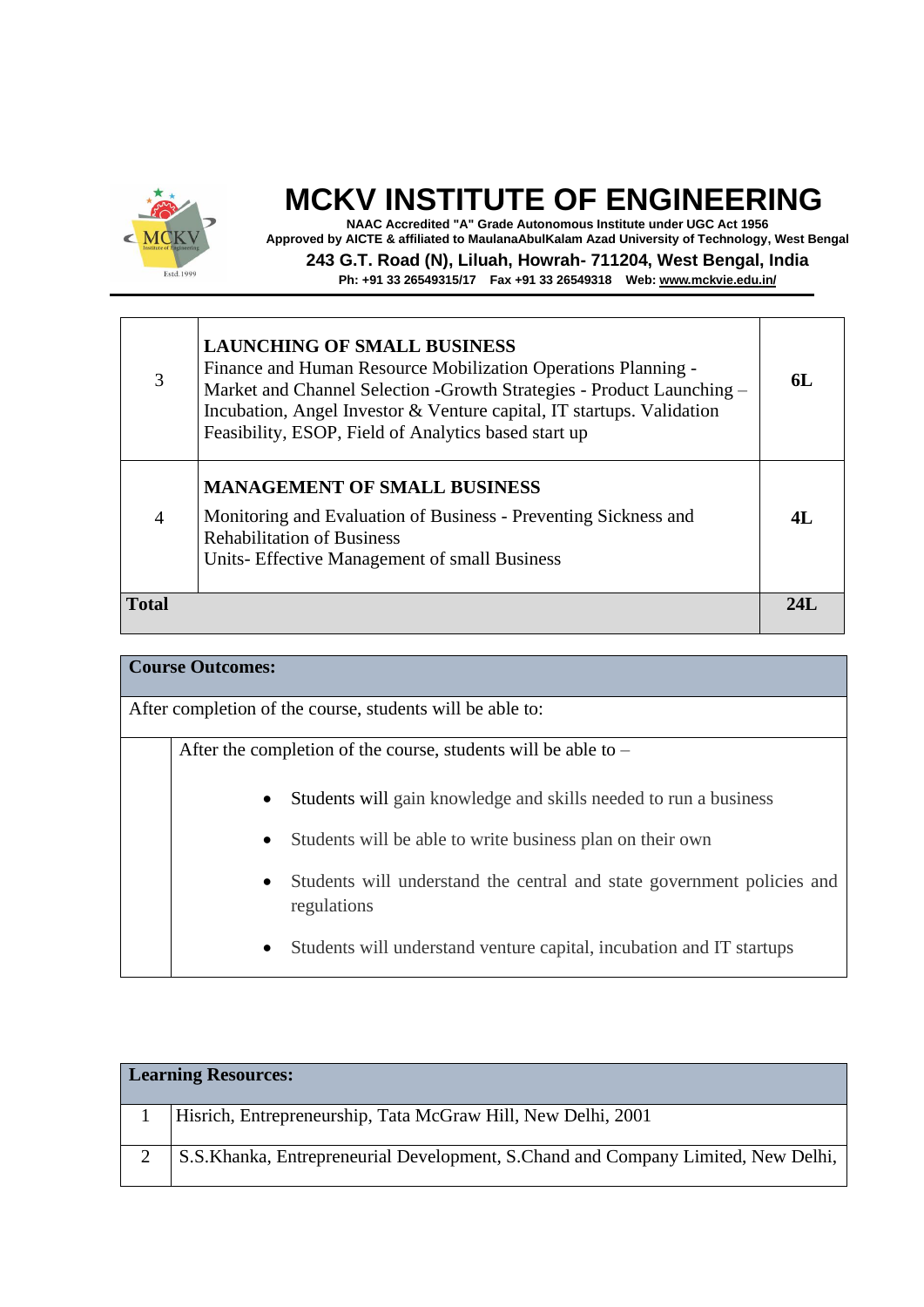

**NAAC Accredited "A" Grade Autonomous Institute under UGC Act 1956 Approved by AICTE & affiliated to MaulanaAbulKalam Azad University of Technology, West Bengal 243 G.T. Road (N), Liluah, Howrah- 711204, West Bengal, India**

|        | 2001                                                                                 |  |  |
|--------|--------------------------------------------------------------------------------------|--|--|
|        |                                                                                      |  |  |
|        |                                                                                      |  |  |
| 3      | Mathew Manimala, Entrepreneurship Theory at the Crossroads, Paradigms & Praxis,      |  |  |
|        |                                                                                      |  |  |
|        | Biztrantra ,2nd Edition ,2005                                                        |  |  |
|        |                                                                                      |  |  |
| 4      | Prasanna Chandra, Projects - Planning, Analysis, Selection, Implementation and       |  |  |
|        | Reviews, Tata McGraw-Hill, 1996.                                                     |  |  |
|        |                                                                                      |  |  |
| 5      | P. Saravanavel, Entrepreneurial Development, Ess Pee kay Publishing House, Chennai - |  |  |
|        | 1997.                                                                                |  |  |
|        |                                                                                      |  |  |
|        |                                                                                      |  |  |
| 6      | Arya Kumar. Entrepreneurship. Pearson. 2012                                          |  |  |
|        |                                                                                      |  |  |
|        |                                                                                      |  |  |
| $\tau$ | Donald F Kuratko, T.V Rao. Entrepreneurship: A South Asian perspective. Cengage      |  |  |
|        | Learning. 2012                                                                       |  |  |
|        |                                                                                      |  |  |

| <b>Course Name:</b> | <b>Predictive and Prescriptive Analytics with Advanced Data</b> |                        |                          |  |
|---------------------|-----------------------------------------------------------------|------------------------|--------------------------|--|
| <b>Course Code:</b> | <b>PGBA 404</b>                                                 | Category:              | CSE/IT/MCA/BS/Management |  |
| Semester:           | Fourth                                                          | <b>Credit:</b>         | 3                        |  |
|                     |                                                                 |                        |                          |  |
| $L-T-P$ :           | $3 - 0 - 0$                                                     | <b>Pre-Requisites:</b> | PGBA 106/PGBA206/PGBA    |  |
|                     |                                                                 |                        | 304                      |  |
| <b>Full Marks:</b>  | 100                                                             |                        |                          |  |
| <b>Examination</b>  | Semester                                                        | Continuous             | Attendance: 05           |  |
| <b>Scheme:</b>      | Examination:                                                    | Assessment: 25         |                          |  |
|                     | 70                                                              |                        |                          |  |

|               | <b>Course Objectives:</b>                                                                   |  |  |  |
|---------------|---------------------------------------------------------------------------------------------|--|--|--|
|               | To learn, how to develop models to predict categorical and continuous outcomes, using such  |  |  |  |
|               | techniques as neural networks, decision trees, logistic regression, support vector machines |  |  |  |
|               | and Bayesian network models.                                                                |  |  |  |
| $\mathcal{D}$ | To know the use of the binary classifier and numeric predictor nodes to automate model      |  |  |  |
|               | selection.                                                                                  |  |  |  |
| 3             | To advice on when and how to use each model. Also learn how to combine two or more          |  |  |  |
|               | models to improve prediction                                                                |  |  |  |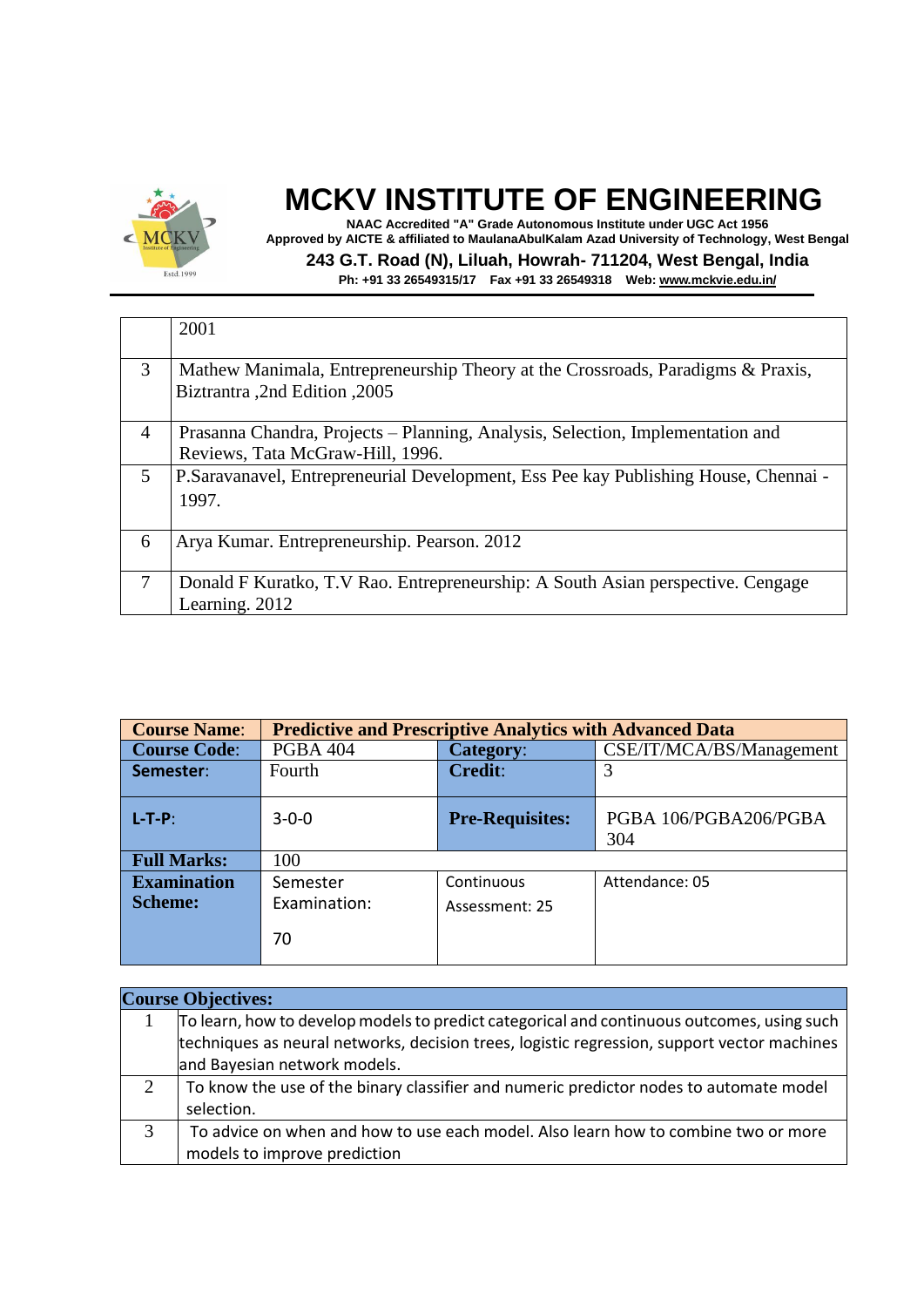

**NAAC Accredited "A" Grade Autonomous Institute under UGC Act 1956 Approved by AICTE & affiliated to MaulanaAbulKalam Azad University of Technology, West Bengal**

**243 G.T. Road (N), Liluah, Howrah- 711204, West Bengal, India**

**Ph: +91 33 26549315/17 Fax +91 33 26549318 Web: [www.mckvie.edu.in/](http://www.mckvie.edu.in/)**

| <b>Course Contents:</b> |                                                                                                                                                                                                                                                                                                                                                                                                                                 |                |  |
|-------------------------|---------------------------------------------------------------------------------------------------------------------------------------------------------------------------------------------------------------------------------------------------------------------------------------------------------------------------------------------------------------------------------------------------------------------------------|----------------|--|
| <b>Module</b><br>No.    | <b>Description of Topic</b>                                                                                                                                                                                                                                                                                                                                                                                                     |                |  |
| 1.                      | Introduction to Modeling and Simulation, Mathematical Modeling - Linear<br>Programming (Sensitivity Analysis, Budget Allocation, Scheduling, DEA) -<br>Nonlinear Programming (Pricing, Facility Location, Portfolio Selection) - Integer<br>Programming (Logical constraints, Project Selection, Set Covering) - Network<br>Models (Transportation, Logistic, Supply Chain, Bidding, Shortest Path), AHP in<br>decision making. | 12             |  |
| 2.                      | Review of Regression Analysis - Seasonal, Non-seasonal, Stationary, and Non-<br>stationary Forecasting Techniques                                                                                                                                                                                                                                                                                                               | $\overline{4}$ |  |
| 3.                      | Simulation - Probability Distributions and Random Number Generation - Monte<br>Carlo Methods - Statistical Analysis of Simulation Output and Decision Making                                                                                                                                                                                                                                                                    | 6              |  |
| $\overline{4}$ .        | Artificial Neural Networks - Classification (K-NN, DA) and Clustering (K-means)                                                                                                                                                                                                                                                                                                                                                 | $\overline{4}$ |  |
| 5.                      | Model development & techniques Data Partitioning, Model selection, Model<br>Development Techniques, Bayesian<br>Networks, Cox Regression, Association rules                                                                                                                                                                                                                                                                     | $\overline{4}$ |  |
| 6.                      | Model Evaluation and Deployment Introduction, Model Validation, Rule<br>Induction Using CHAID, Automating Models for Categorical and<br>Continuous targets, Comparing and Combining Models, Evaluation Charts<br>for Model Comparison, MetaLevel Modeling, Deploying Model, Assessing<br>Model Performance, Updating a Model.                                                                                                   | 6              |  |
| <b>Total</b>            |                                                                                                                                                                                                                                                                                                                                                                                                                                 | 36             |  |

| <b>Learning Resources:</b>                              |  |  |  |
|---------------------------------------------------------|--|--|--|
| 1 Predictive & Advanced Applytics (IRM ICE Publication) |  |  |  |

1. Predictive & Advanced Analytics (IBM ICE Publication)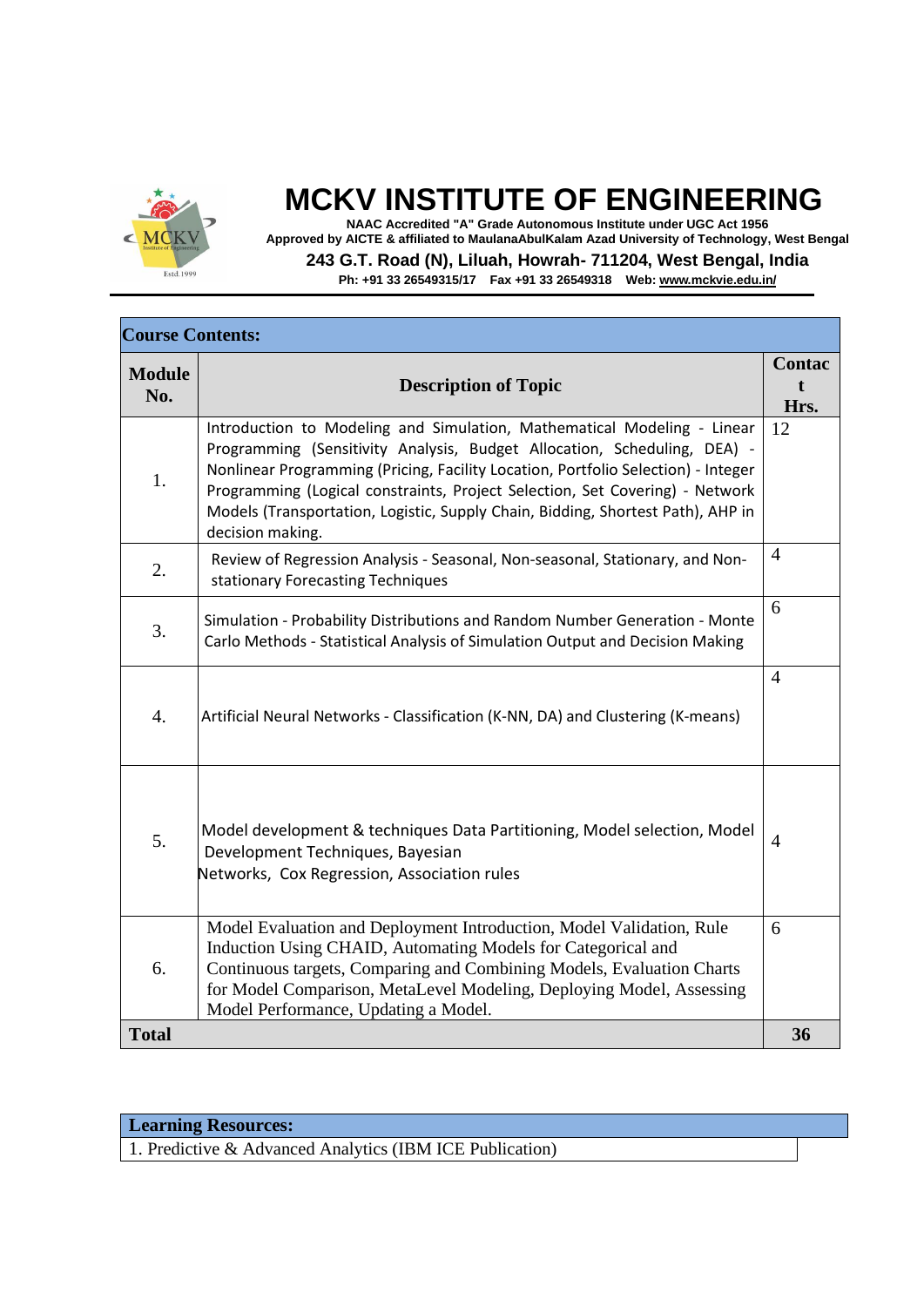

**NAAC Accredited "A" Grade Autonomous Institute under UGC Act 1956 Approved by AICTE & affiliated to MaulanaAbulKalam Azad University of Technology, West Bengal 243 G.T. Road (N), Liluah, Howrah- 711204, West Bengal, India Ph: +91 33 26549315/17 Fax +91 33 26549318 Web: [www.mckvie.edu.in/](http://www.mckvie.edu.in/)**

2**.** Predictive Analytics: The Power to Predict Who Will Click, Buy, Lie, or Die 2nd Edition

Wiley

**3.** Prescriptive Analytics: The Final Frontier for Evidence-Based Management and

Optimal Decision-Making Paperback- Pearson

| <b>Course Outcomes:</b> |                                                                                          |  |  |  |
|-------------------------|------------------------------------------------------------------------------------------|--|--|--|
|                         | After completion of the course, students will be able to:                                |  |  |  |
|                         | Understand the process of formulating business objectives, data selection/collection,    |  |  |  |
|                         | preparation and process to successfully design, build, evaluate and implement predictive |  |  |  |
|                         | models for a various business application.                                               |  |  |  |
| 2                       | Compare the underlying predictive modeling techniques                                    |  |  |  |
| 3                       | Select appropriate predictive and prescriptive modeling and identify cases.              |  |  |  |
| $\overline{4}$          | Apply Predictive and Prescriptive Modeling approaches using Numerical and Software       |  |  |  |
|                         | Packages.                                                                                |  |  |  |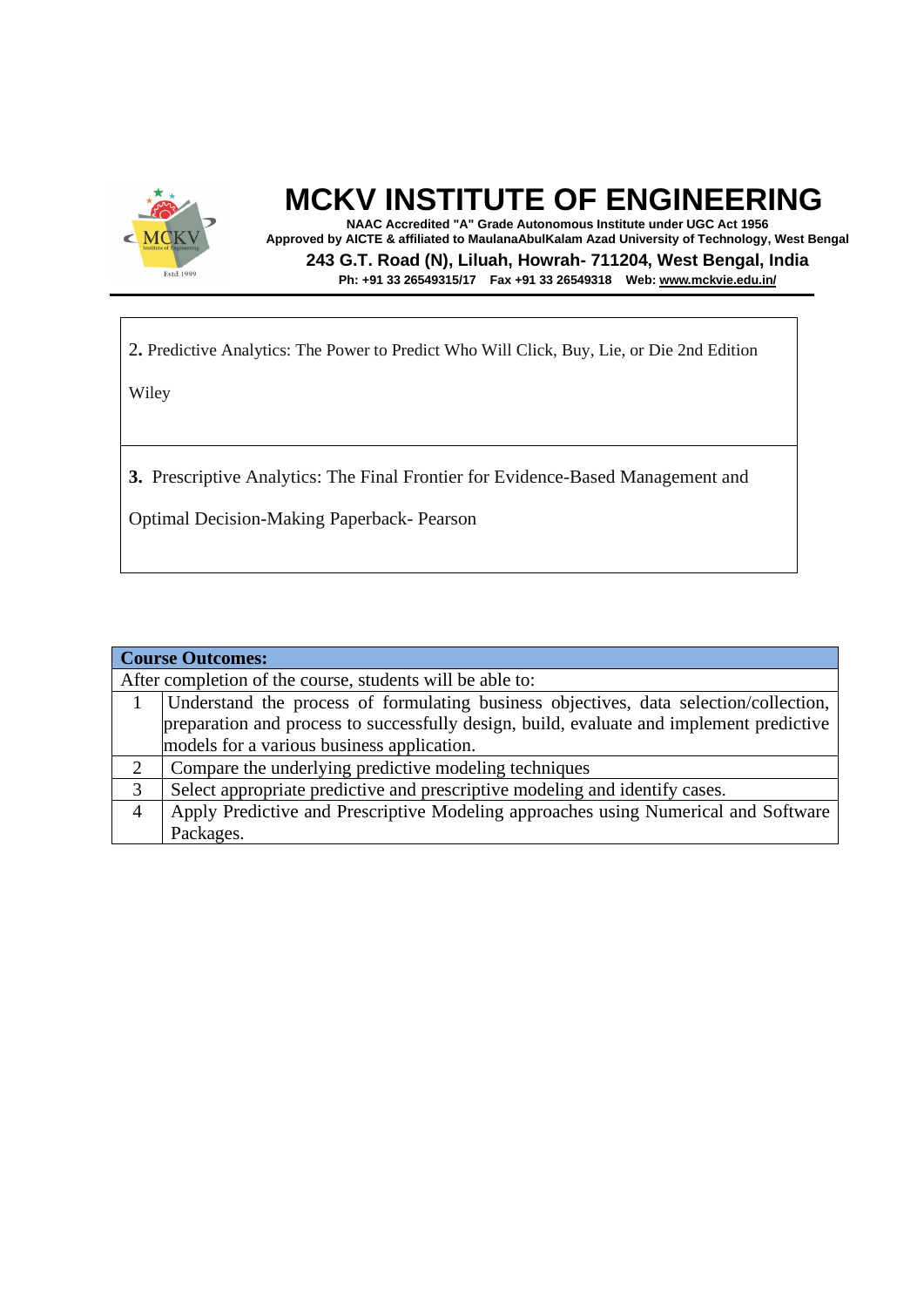

**NAAC Accredited "A" Grade Autonomous Institute under UGC Act 1956 Approved by AICTE & affiliated to MaulanaAbulKalam Azad University of Technology, West Bengal 243 G.T. Road (N), Liluah, Howrah- 711204, West Bengal, India**

| <b>Course Name:</b>                  | Data Analytics with Big Data       |                              |                                                                                                          |
|--------------------------------------|------------------------------------|------------------------------|----------------------------------------------------------------------------------------------------------|
| <b>Course Code:</b>                  | <b>PGBA405</b>                     | <b>Category:</b>             | CSE/IT/MCA                                                                                               |
| <b>Semester:</b>                     | Fourth                             | <b>Credit:</b>               | $\overline{2}$                                                                                           |
| $L-T-P:$                             | $2-0-0$                            | <b>Pre-Requisites:</b>       | Should have knowledge<br>of one Programming<br>Language, Practice of<br>SQL (queries and sub<br>queries) |
| <b>Full Marks:</b>                   | 100                                |                              |                                                                                                          |
| <b>Examination</b><br><b>Scheme:</b> | <b>Semester Examination:</b><br>70 | Continuous<br>Assessment: 25 | Attendance: 05                                                                                           |

| <b>Course Objectives:</b> |                                                                                    |  |  |
|---------------------------|------------------------------------------------------------------------------------|--|--|
|                           | Understand about commonly used terms and techniques related to data analytics that |  |  |
| $\mathbf{I}$              | can be used by managers to make better decisions.                                  |  |  |
| 2.                        | Understand the Big Data Platform and its Use cases                                 |  |  |
| $\mathfrak{Z}$ .          | Provide an overview of Apache Hadoop and HDFS                                      |  |  |
| 4.                        | Understand Map Reduce Jobs and Hadoop Eco System                                   |  |  |

| <b>Course Contents:</b> |                             |                |
|-------------------------|-----------------------------|----------------|
| <b>Module</b>           | <b>Description of Topic</b> | <b>Contact</b> |
| No.                     |                             | Hrs.           |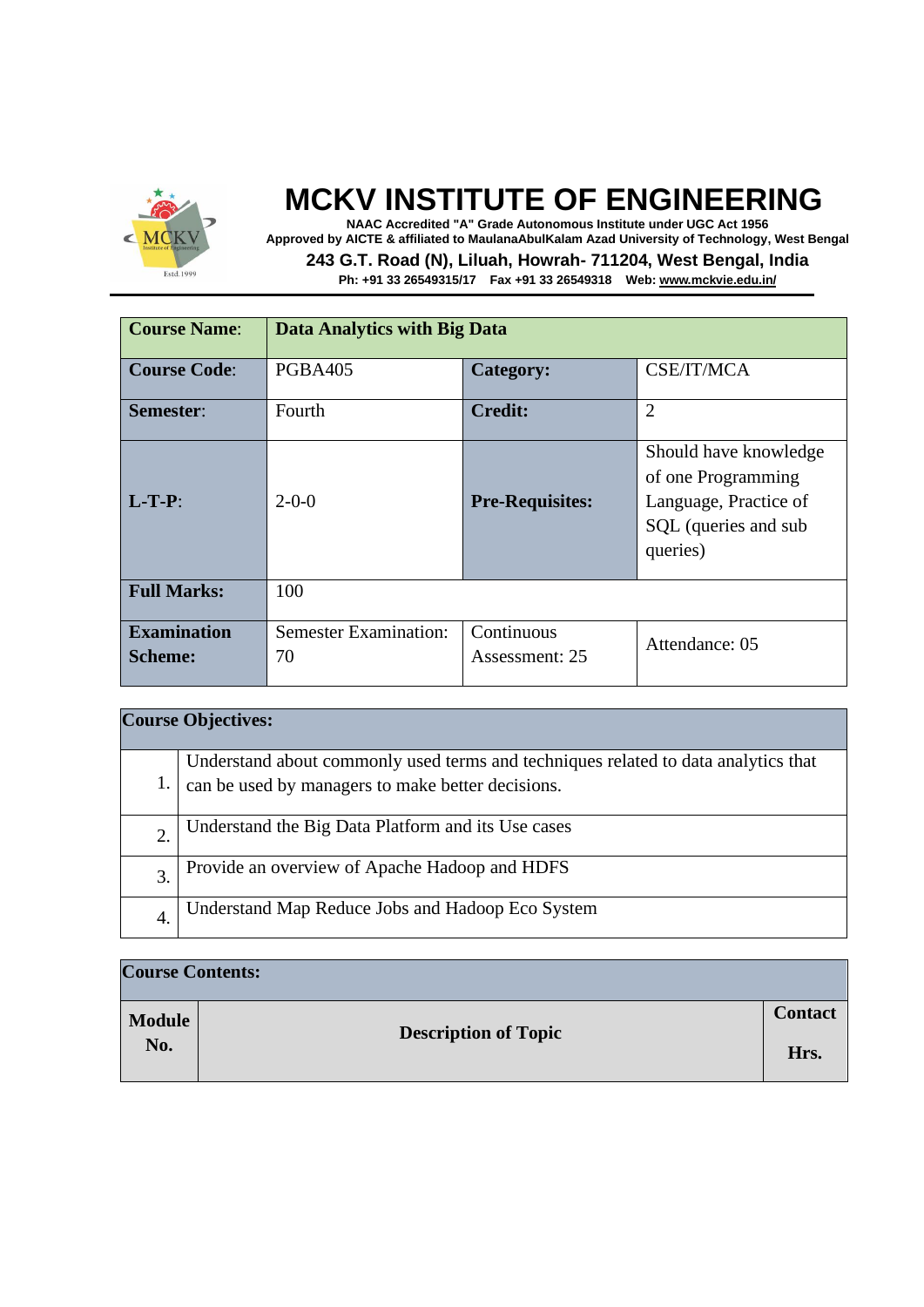

**NAAC Accredited "A" Grade Autonomous Institute under UGC Act 1956 Approved by AICTE & affiliated to MaulanaAbulKalam Azad University of Technology, West Bengal**

**243 G.T. Road (N), Liluah, Howrah- 711204, West Bengal, India**

|                | <b>Data Analytics:</b>                                                                                                                                                                                                                                                                                                           |    |
|----------------|----------------------------------------------------------------------------------------------------------------------------------------------------------------------------------------------------------------------------------------------------------------------------------------------------------------------------------|----|
| $\mathbf{1}$   | Data Definitions and Analysis Techniques Overview<br>Elements, Variables, and Data categorization, Levels of Measurement,<br>Data management and indexing, Introduction to statistical learning.<br><b>Data Analysis Techniques</b><br>Regression analysis, Classification techniques, Clustering, Association<br>rules analysis | 6L |
| $\mathbf{2}$   | <b>Introduction to Big Data and Hadoop:</b><br>Types of Digital Data, Introduction to Big Data, Big Data Analytics,<br>History of Hadoop, Apache Hadoop, Analysing Data with Unix tools,<br>Analysing Data with Hadoop, Hadoop Streaming, Hadoop Echo System,<br><b>IBM Big Data Strategy</b>                                    | 8L |
| 3              | <b>HDFS(Hadoop Distributed File System):</b><br>The Design of HDFS, HDFS Concepts, Command Line Interface, Hadoop<br>file system interfaces                                                                                                                                                                                      | 4L |
| $\overline{4}$ | <b>Map Reduce:</b><br>Anatomy of a Map Reduce Job Run, Failures, Job Scheduling, Shuffle and<br>Sort, Task Execution, Map Reduce Types and Formats, Map Reduce<br>Features.                                                                                                                                                      | 4L |
| 5              | Hadoop Eco System:<br>Introduction to Pig, Hive and Hbase.                                                                                                                                                                                                                                                                       | 2L |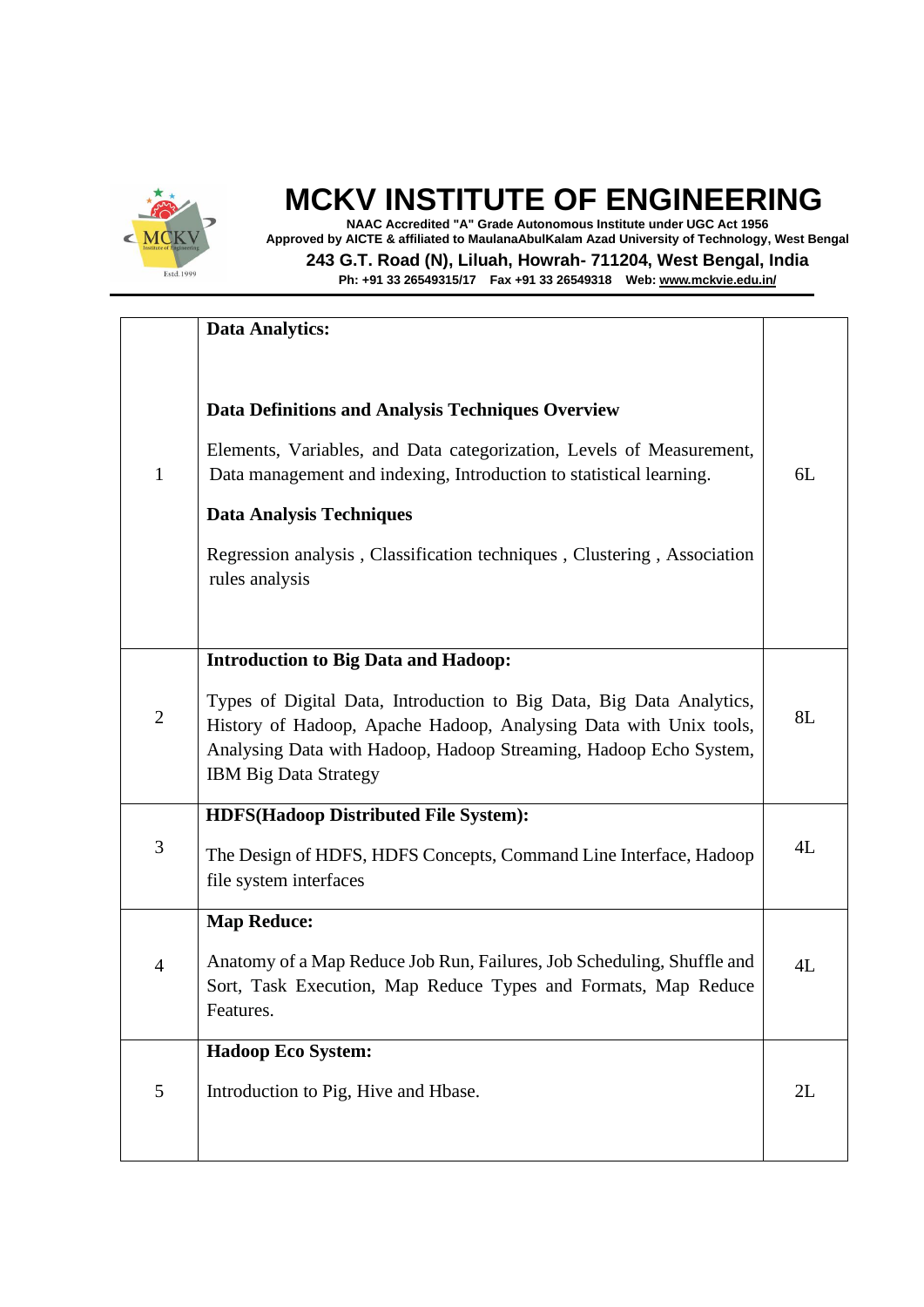

**NAAC Accredited "A" Grade Autonomous Institute under UGC Act 1956 Approved by AICTE & affiliated to MaulanaAbulKalam Azad University of Technology, West Bengal 243 G.T. Road (N), Liluah, Howrah- 711204, West Bengal, India**

**Ph: +91 33 26549315/17 Fax +91 33 26549318 Web: [www.mckvie.edu.in/](http://www.mckvie.edu.in/)**

| <b>Total</b>            | 24L |
|-------------------------|-----|
|                         |     |
| <b>Course Outcomes:</b> |     |

|   | After completion of the course, students will be able to:                     |
|---|-------------------------------------------------------------------------------|
|   |                                                                               |
|   | Learn the importance of proper data analysis in decision making using Python. |
| 2 | Identify Big Data and its Business Implications.                              |
| 3 | Understand the components of Hadoop and Hadoop Eco-System                     |
| 4 | Develop Big Data Solutions using Hadoop Eco System                            |

|                  | <b>Learning Resources:</b>                                                                                                                                                             |
|------------------|----------------------------------------------------------------------------------------------------------------------------------------------------------------------------------------|
|                  | 1. C. Bishop, Pattern Recognition and Machine Learning, Springer 2007                                                                                                                  |
| 2.               | Tom White "Hadoop: The Definitive Guide" Third Edit on, O'reily Media, 2012.                                                                                                           |
| 3.               | Seema Acharya, Subhasini Chellappan, "Big Data Analytics" Wiley 2015.                                                                                                                  |
| $\overline{4}$ . | Michael Berthold, David J. Hand, "Intelligent Data Analysis", Springer, 2007.                                                                                                          |
| 5.               | Michael Mineli, Michele Chambers, Ambiga Dhiraj, "Big Data, Big Analytics:<br>Emerging Business Intelligence and Analytic Trends for Today's Businesses", Wiley<br>Publications, 2013. |

#### **PGBA481: Capstone Project/Dissertation:5 credits**

 The business capstone project should focus on tapping the intellectual and critical thinking ability of the students related to a work on business analytics domain. Technically, the capstone project research projects need an idea that would be evaluated by a person or group of persons from the industry or an academician connected with industry. The research report should also consist of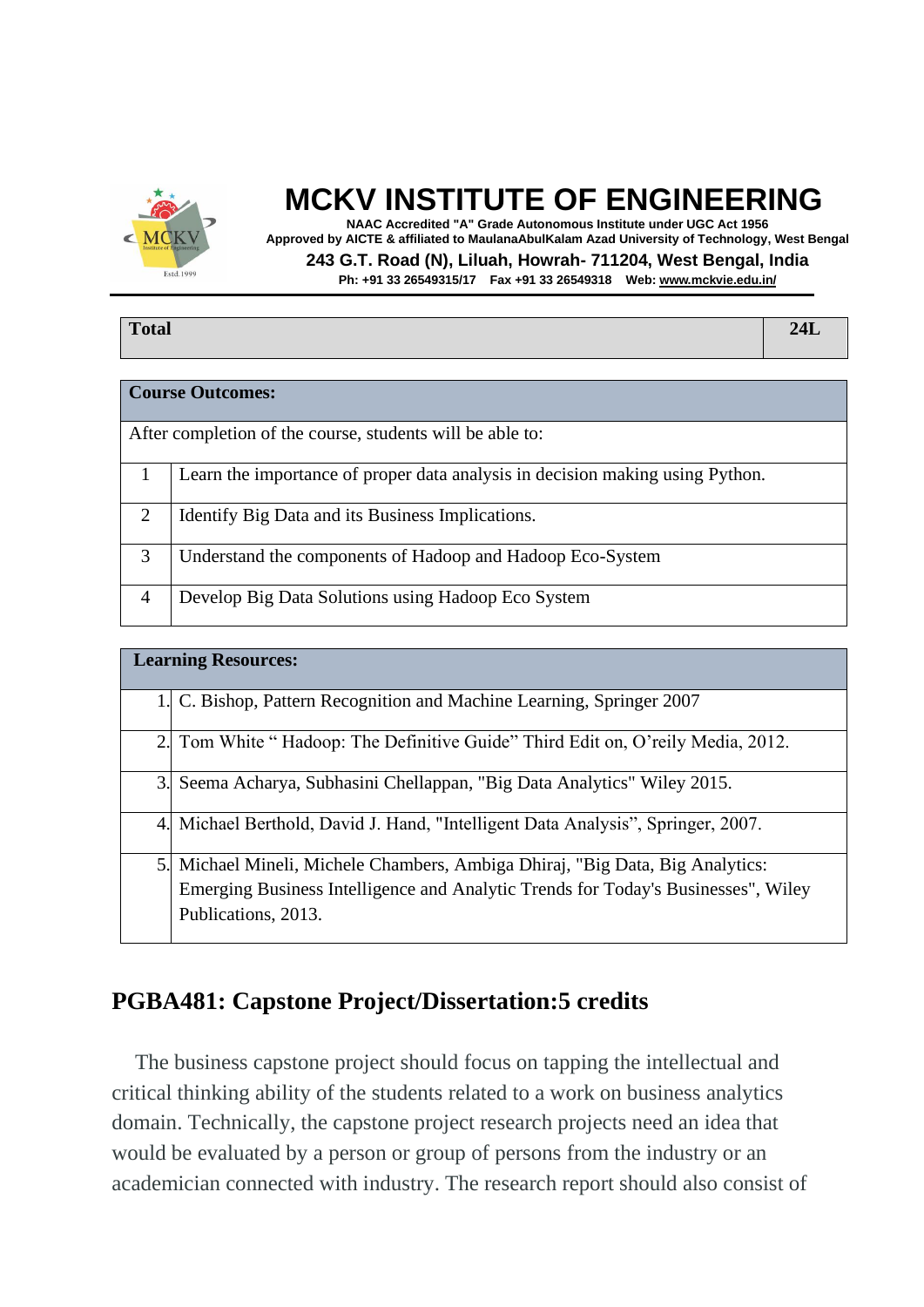

**NAAC Accredited "A" Grade Autonomous Institute under UGC Act 1956 Approved by AICTE & affiliated to MaulanaAbulKalam Azad University of Technology, West Bengal 243 G.T. Road (N), Liluah, Howrah- 711204, West Bengal, India Ph: +91 33 26549315/17 Fax +91 33 26549318 Web: [www.mckvie.edu.in/](http://www.mckvie.edu.in/)**

capstone project statistics and a capstone project title. Since this is a capstone research project, the document is supposed to have at least four to five pages of information on what ought to be achieved. On average, the projects can last anywhere between eight to twelve weeks. The reports need to be documented and submitted for review. This project will be one of your last few steps in completing the management program. It should force the students to master their chosen area of study.

| <b>Course Name:</b>                  | <b>Multivariate Data Analysis</b> |                              |                                                                                                                     |  |
|--------------------------------------|-----------------------------------|------------------------------|---------------------------------------------------------------------------------------------------------------------|--|
| <b>Course Code:</b>                  | <b>PGBA 491</b>                   | <b>Category:</b>             | <b>MBA</b><br>Courses(CSE/IT/MCA)                                                                                   |  |
| Semester:                            | Fourth                            | <b>Credit:</b>               | 02                                                                                                                  |  |
| $L-T-P$ :                            | $0 - 0 - 4$                       | <b>Pre-Requisites:</b>       | Multivariate Data<br>Analysis Methods,<br>ML Algorithms based on<br>Multivariate Data and<br><b>Python Language</b> |  |
| <b>Full Marks:</b>                   | 100                               |                              |                                                                                                                     |  |
| <b>Examination</b><br><b>Scheme:</b> | Semester Examination: 60          | Continuous<br>Assessment: 35 | Attendance:<br>05                                                                                                   |  |

| <b>Course Objectives:</b> |                                                                                                  |
|---------------------------|--------------------------------------------------------------------------------------------------|
|                           | To understand the main features of multivariate data.                                            |
|                           | To understand the principles and characteristics of the multivariate data analysis<br>techniques |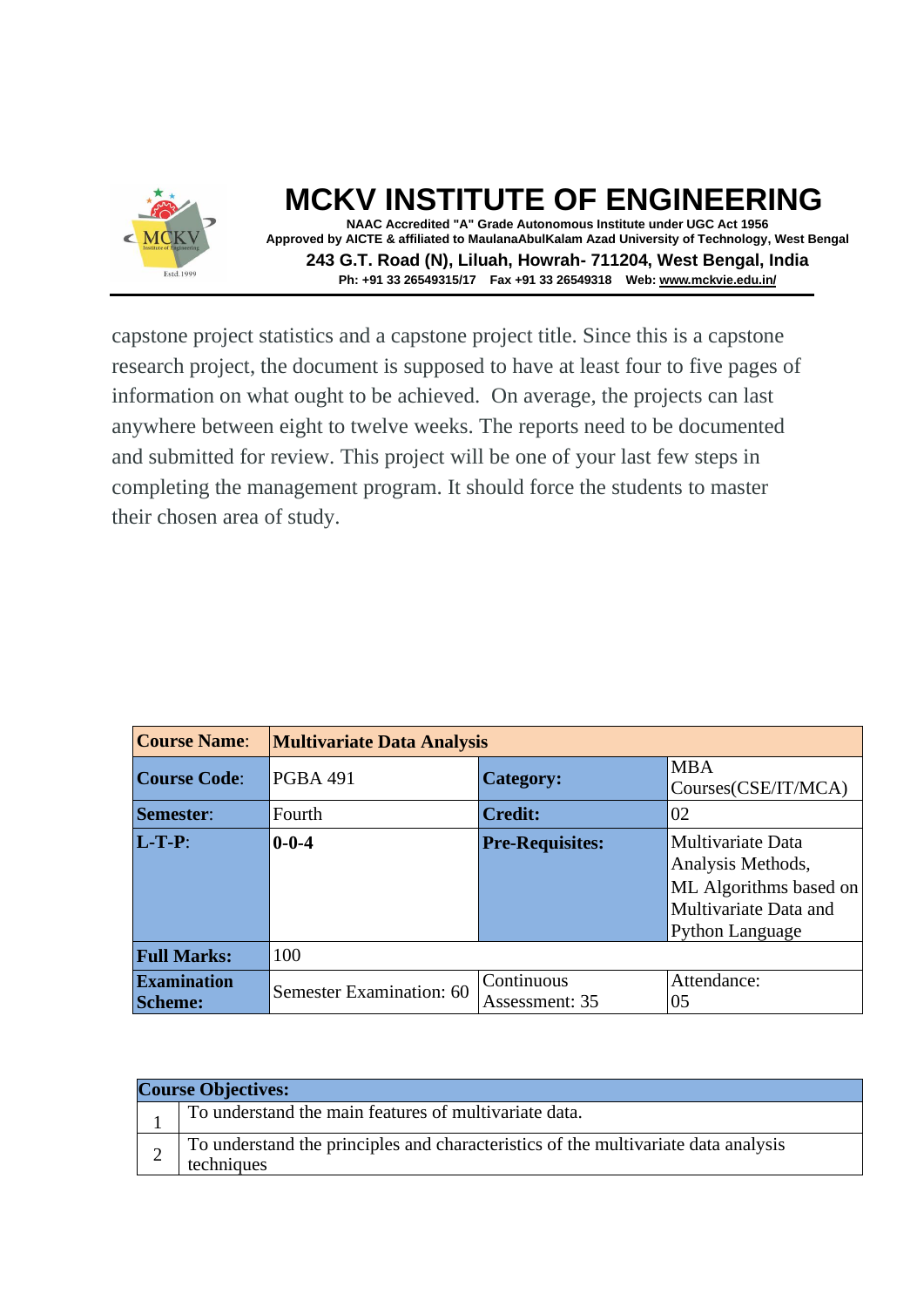

**NAAC Accredited "A" Grade Autonomous Institute under UGC Act 1956 Approved by AICTE & affiliated to MaulanaAbulKalam Azad University of Technology, West Bengal 243 G.T. Road (N), Liluah, Howrah- 711204, West Bengal, India**

| To be able to carry out multivariate statistical techniques and methods efficiently and<br>effectively. |
|---------------------------------------------------------------------------------------------------------|
| To be able to use exploratory and confirmatory multivariate statistical methods properly.               |

| <b>Course Contents:</b> |                                                                           |                |
|-------------------------|---------------------------------------------------------------------------|----------------|
| <b>Module</b>           | <b>Description of Topic</b>                                               | <b>Contact</b> |
| No.                     |                                                                           | Hrs.           |
|                         | • Python for Multivariate Analysis                                        | 6              |
|                         | Setting up the python environment                                         |                |
|                         | Importing the libraries                                                   |                |
|                         |                                                                           |                |
| $\mathbf{1}$            | • Reading Multivariate Data into Python                                   |                |
|                         | • Plotting Multivariate Data                                              |                |
|                         | A Matrix Scatter-plot                                                     |                |
|                         | A Scatter-plot with the Data Points Labeled by their Group                |                |
|                         | A Profile Plot                                                            |                |
|                         | • Calculating Summary Statistics for Multivariate Data                    | 6              |
|                         | Means and Variances Per Group                                             |                |
|                         | Between-groups Variance and Within-groups Variance for a Variable         |                |
|                         | Between-groups Covariance and Within-groups Covariance for Two            |                |
| $\overline{2}$          | Variables                                                                 |                |
|                         | • Calculating Correlations for Multivariate Data                          |                |
|                         |                                                                           |                |
|                         | • Standardizing Variable                                                  |                |
|                         | • Principal Component Analysis                                            | 12             |
| $\overline{\mathbf{3}}$ | Deciding How Many Principal Components to Retain                          |                |
|                         | Loadings for the Principal Components                                     |                |
|                         | Scatter-plots of the Principal Components                                 |                |
|                         | • Linear Discriminant Analysis<br>Loadings for the Discriminant Functions | 6              |
| 4                       | Separation Achieved by the Discriminant Functions                         |                |
|                         | A Stacked Histogram of the LDA Values                                     |                |
|                         | Scatter-plots of the Discriminant Functions                               |                |
|                         | • Cluster Analysis                                                        | 12             |
| 5                       |                                                                           |                |
|                         | • Regression Analysis                                                     | 6              |
| 6                       |                                                                           |                |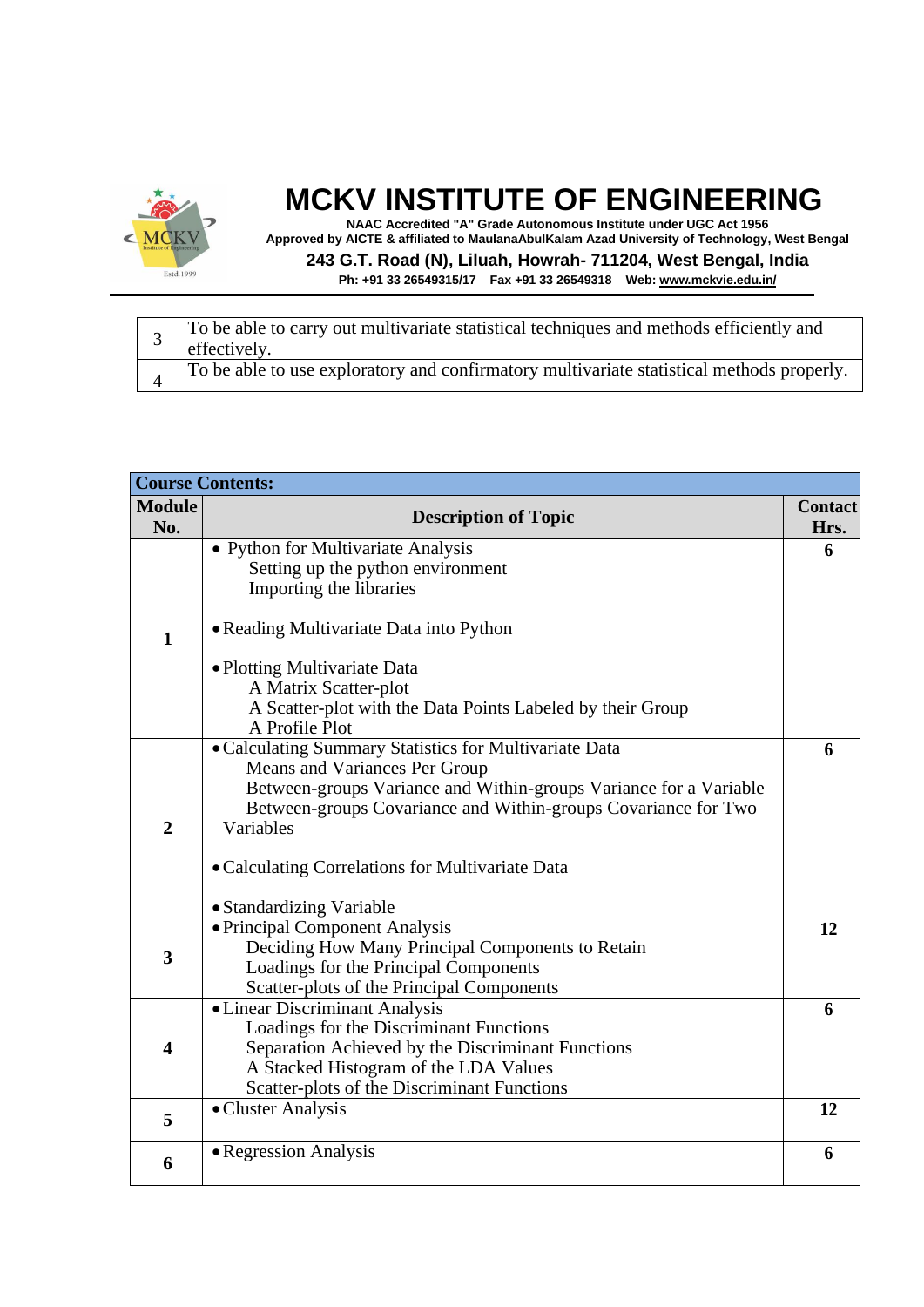

**NAAC Accredited "A" Grade Autonomous Institute under UGC Act 1956 Approved by AICTE & affiliated to MaulanaAbulKalam Azad University of Technology, West Bengal**

**243 G.T. Road (N), Liluah, Howrah- 711204, West Bengal, India**

|--|

|                | <b>Course Outcomes:</b>                                                              |  |  |
|----------------|--------------------------------------------------------------------------------------|--|--|
|                | At the end of the course, the student should be able to:                             |  |  |
|                | Explore and summarize multivariate data using graphical and numerical methods and    |  |  |
|                | techniques to uncover hidden information and patterns.                               |  |  |
| 2              | Distinguish between dependence and interdependence methods in multivariate data      |  |  |
|                | analysis                                                                             |  |  |
| 3              | Identify the most appropriate statistical techniques for a multivariate dataset      |  |  |
| $\overline{4}$ | Use principal component analysis effectively for data exploration and data dimension |  |  |
|                | reduction.                                                                           |  |  |
| 5              | Discriminate between groups and classify new observations.                           |  |  |
| 6              | Find groupings and associations using cluster and correspondence analysis.           |  |  |
| 7              | Use factor analysis effectively for exploratory and confirmatory data analysis.      |  |  |
| 8              | Use of statistical software packages effectively and efficiently for the analysis of |  |  |
|                | multivariate data                                                                    |  |  |

| <b>Learning Resources:</b> |                                                                                    |  |
|----------------------------|------------------------------------------------------------------------------------|--|
|                            | Afifi A., May S. and Clark V.A. (2012) Practical Multivariate Analysis, CRC Press, |  |
|                            | Taylor & Francis, Boca Raton.                                                      |  |
| 2                          | Johnson R.A. and Wichern D.W. (2002) Applied Multivariate Statistical Analysis,    |  |
|                            | Prentice Hall of India Pvt Ltd., New Delhi.                                        |  |
| 3                          | Brian S. Everitt and Graham Dunn, Applied Multivariate Analysis, Second edition,   |  |
|                            | Arnold press, 2001                                                                 |  |
| 4                          | Manly B.F.J. (1994) Multivariate Statistical Methods–A Primer, Chapman and Hall,   |  |
|                            | London.                                                                            |  |
|                            | Case studies from different Websites                                               |  |

| <b>Course Name:</b> | Big Data Lab (Hadoop & Map-Reduce Lab) |                        |                                           |
|---------------------|----------------------------------------|------------------------|-------------------------------------------|
| <b>Course Code:</b> | <b>PGBA492</b>                         | Category:              | <b>Professional Core</b>                  |
| Semester:           | Fourth                                 | <b>Credit:</b>         | $\overline{2}$                            |
| $L-T-P$ :           | $0 - 0 - 4$                            | <b>Pre-Requisites:</b> | Basic knowledge of Big<br>Data and Python |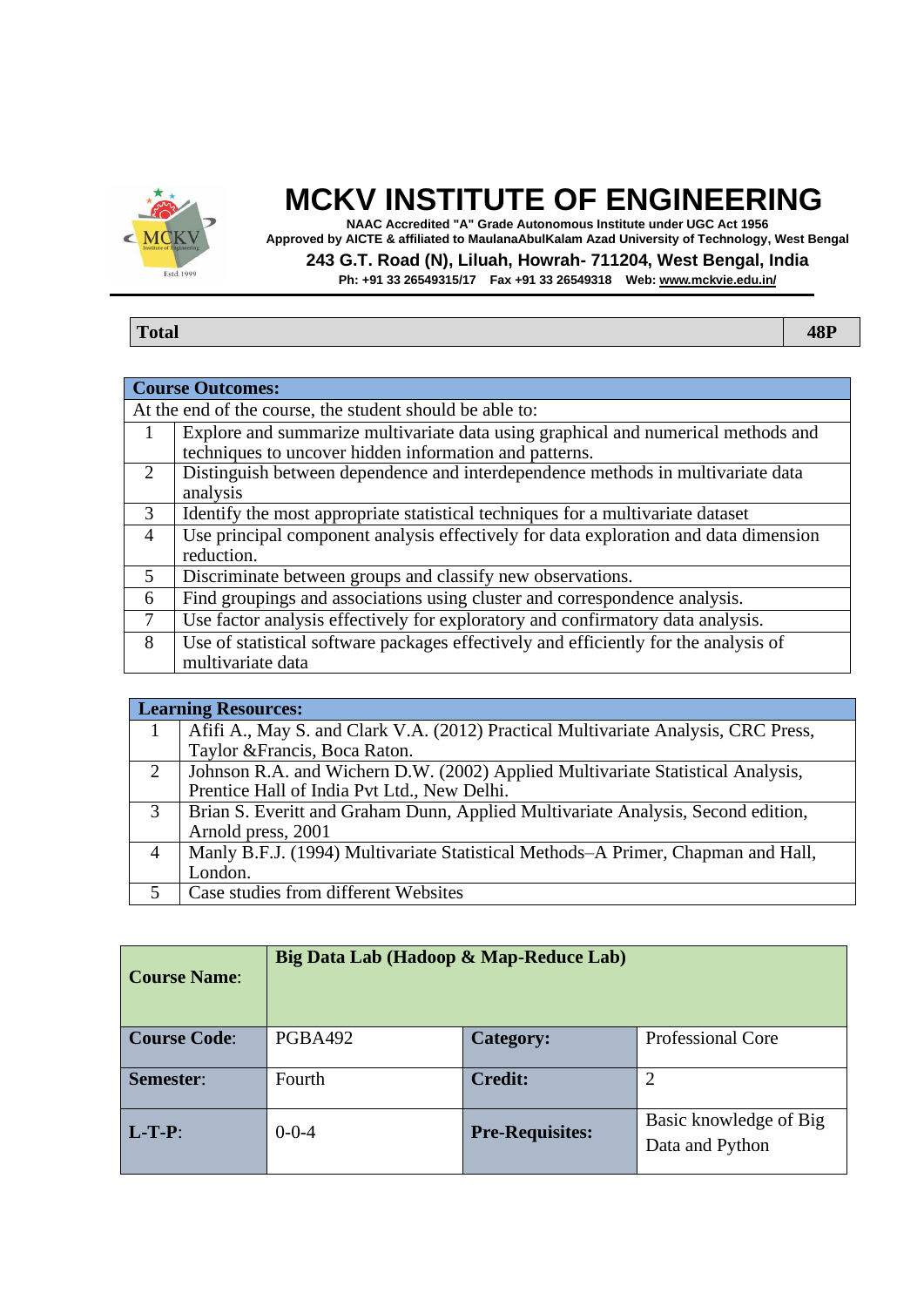

**NAAC Accredited "A" Grade Autonomous Institute under UGC Act 1956 Approved by AICTE & affiliated to MaulanaAbulKalam Azad University of Technology, West Bengal**

**243 G.T. Road (N), Liluah, Howrah- 711204, West Bengal, India**

| <b>Full Marks:</b> | 100                          |                           |                |
|--------------------|------------------------------|---------------------------|----------------|
| <b>Examination</b> | <b>Semester Examination:</b> | $\blacksquare$ Continuous | Attendance: 05 |
| <b>Scheme:</b>     | 60                           | Assessment: 35            |                |
|                    |                              |                           |                |

| <b>Course Objectives:</b> |                                                                                      |  |
|---------------------------|--------------------------------------------------------------------------------------|--|
|                           | Optimize business decisions and create competitive advantage with Big data analytics |  |
| 6.                        | Understand the Big Data Platform and its Use cases                                   |  |
|                           | Impart the architectural concepts of Hadoop.                                         |  |
| 8.                        | Understand Map Reduce Jobs and Hadoop Eco System                                     |  |

| <b>Course Contents:</b> |                                                                           |     |
|-------------------------|---------------------------------------------------------------------------|-----|
| <b>Module</b><br>No.    | <b>Description of Topic</b>                                               |     |
|                         |                                                                           |     |
|                         | Perform setting up and Installing Hadoop in its three operating<br>modes: |     |
|                         | Standalone, Pseudo distributed, Fully distributed                         |     |
|                         | <b>HDFS(Hadoop Distributed File System):</b>                              |     |
| $\overline{2}$          | <b>Implement the following file management tasks in Hadoop:</b>           | 8P  |
|                         | <b>Adding files and directories</b>                                       |     |
|                         | <b>Retrieving files</b><br><b>Deleting files</b>                          |     |
| $\overline{4}$          | <b>Map Reduce:</b>                                                        | 16P |
|                         |                                                                           |     |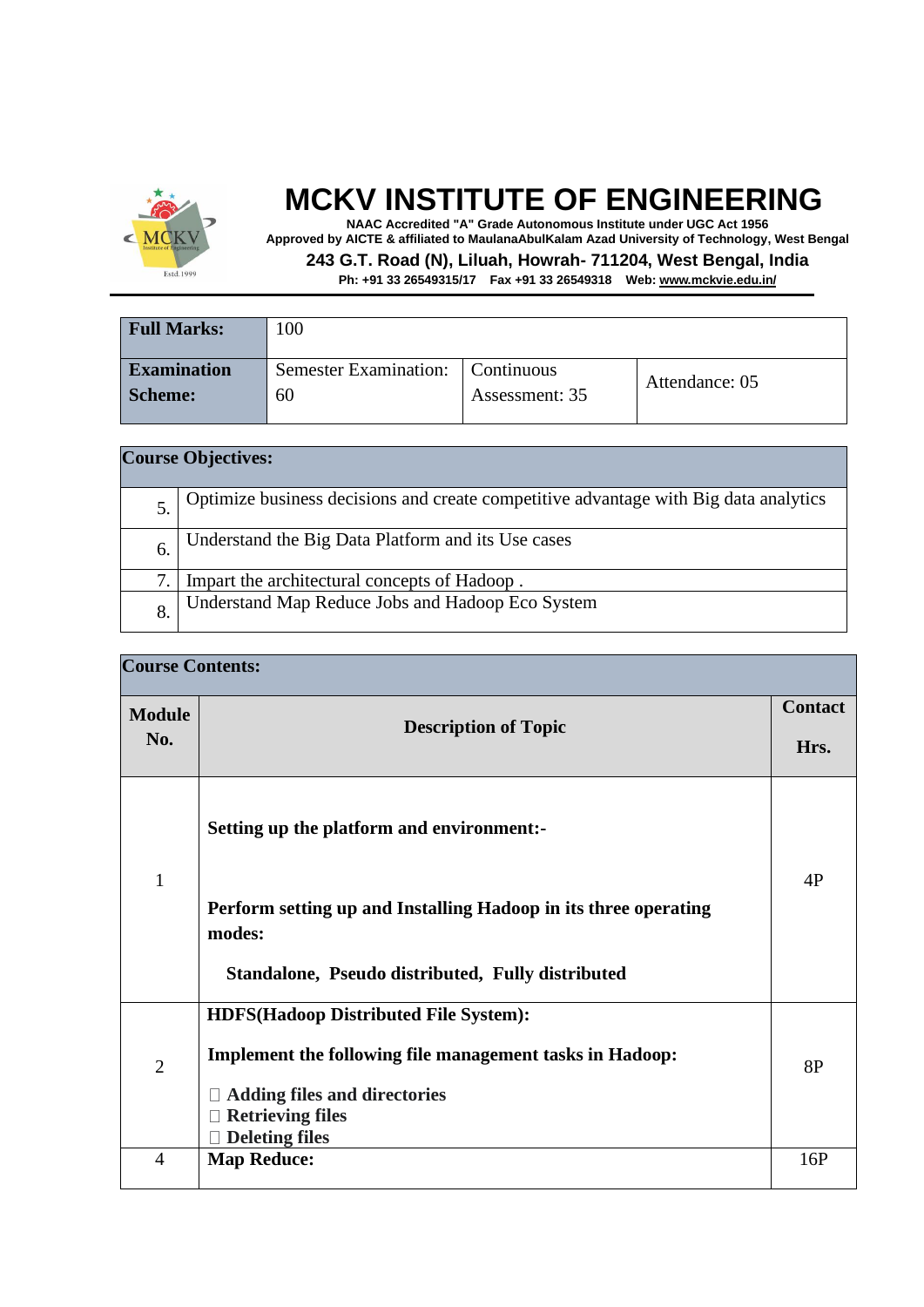

**NAAC Accredited "A" Grade Autonomous Institute under UGC Act 1956 Approved by AICTE & affiliated to MaulanaAbulKalam Azad University of Technology, West Bengal 243 G.T. Road (N), Liluah, Howrah- 711204, West Bengal, India Ph: +91 33 26549315/17 Fax +91 33 26549318 Web: [www.mckvie.edu.in/](http://www.mckvie.edu.in/)**

| <b>Total</b> |                                                                                                                                                                                                                                                                                                                                                                                                                                                                                          | <b>40P</b> |
|--------------|------------------------------------------------------------------------------------------------------------------------------------------------------------------------------------------------------------------------------------------------------------------------------------------------------------------------------------------------------------------------------------------------------------------------------------------------------------------------------------------|------------|
| 5            | <b>Hadoop Eco System:</b><br>Introduction to Apache Pig, Hive. through Pig Command and Hive<br>operations                                                                                                                                                                                                                                                                                                                                                                                | 12P        |
|              | <b>Making the Word Frequency Mapper Better with Regular</b><br><b>Expressions:</b><br>We build on the previous example to do a better job of identifying words,<br>using regular expressions in Python.<br>Map Reduce program that mines weather data.<br>Weather sensors collecting data every hour at many locations across the<br>globe gather a large volume of log data, which is a good candidate for<br>analysis with MapReduce, since it is semi structured and record-oriented. |            |
|              | Word Frequency in a Book Example: hands-on: Find how often each<br>word is used in a real book's text.                                                                                                                                                                                                                                                                                                                                                                                   |            |

| <b>Course Outcomes:</b> |                                                           |  |
|-------------------------|-----------------------------------------------------------|--|
|                         | After completion of the course, students will be able to: |  |
|                         | Implement the file management tasks in Hadoop.            |  |
| $\overline{2}$          | <b>Understand Map Reduce Paradigm</b>                     |  |
| 3                       | Understand the components of Hadoop and Hadoop Eco-System |  |
| $\overline{4}$          | Develop Big Data Solutions using Hadoop Eco System        |  |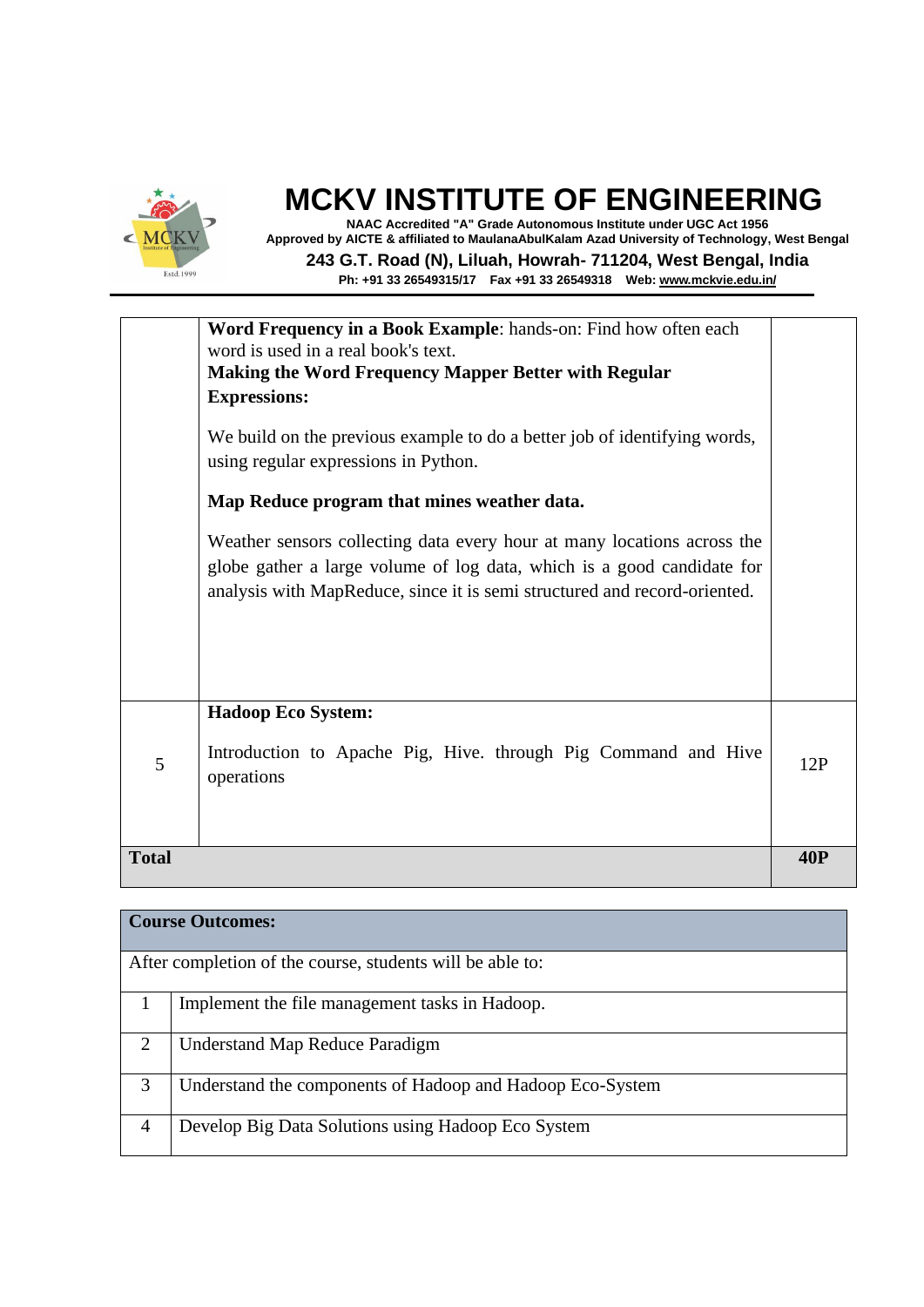

**NAAC Accredited "A" Grade Autonomous Institute under UGC Act 1956 Approved by AICTE & affiliated to MaulanaAbulKalam Azad University of Technology, West Bengal 243 G.T. Road (N), Liluah, Howrah- 711204, West Bengal, India Ph: +91 33 26549315/17 Fax +91 33 26549318 Web: [www.mckvie.edu.in/](http://www.mckvie.edu.in/)**

| <b>Learning Resources:</b> |                                                                                                          |  |
|----------------------------|----------------------------------------------------------------------------------------------------------|--|
|                            | 6. Tom White "Hadoop: The Definitive Guide" Third Edit on, O'reily Media, 2012.                          |  |
|                            | Arshdeep Bahga, Vijay Madisetti "Big Data Analytics: A Hands-On Approach"                                |  |
| 8.                         | Jisha Mariam Jose " Hadoop Practice Guide: SQOOP, PIG, HIVE, HBASE for<br><b>Beginners, Notion Press</b> |  |
| 9.                         | Seema Acharya, Subhasini Chellappan, "Big Data Analytics" Wiley 2015.                                    |  |

#### **PGBA493: Grand Viva- 3 credits**

A Comprehensive Viva-Voce would be conducted for the students to review the knowledge that they have gathered through the two- year course. A group of faculty panel members can ask random questions to the students from any part of the curriculum and they would be reviewed based on it